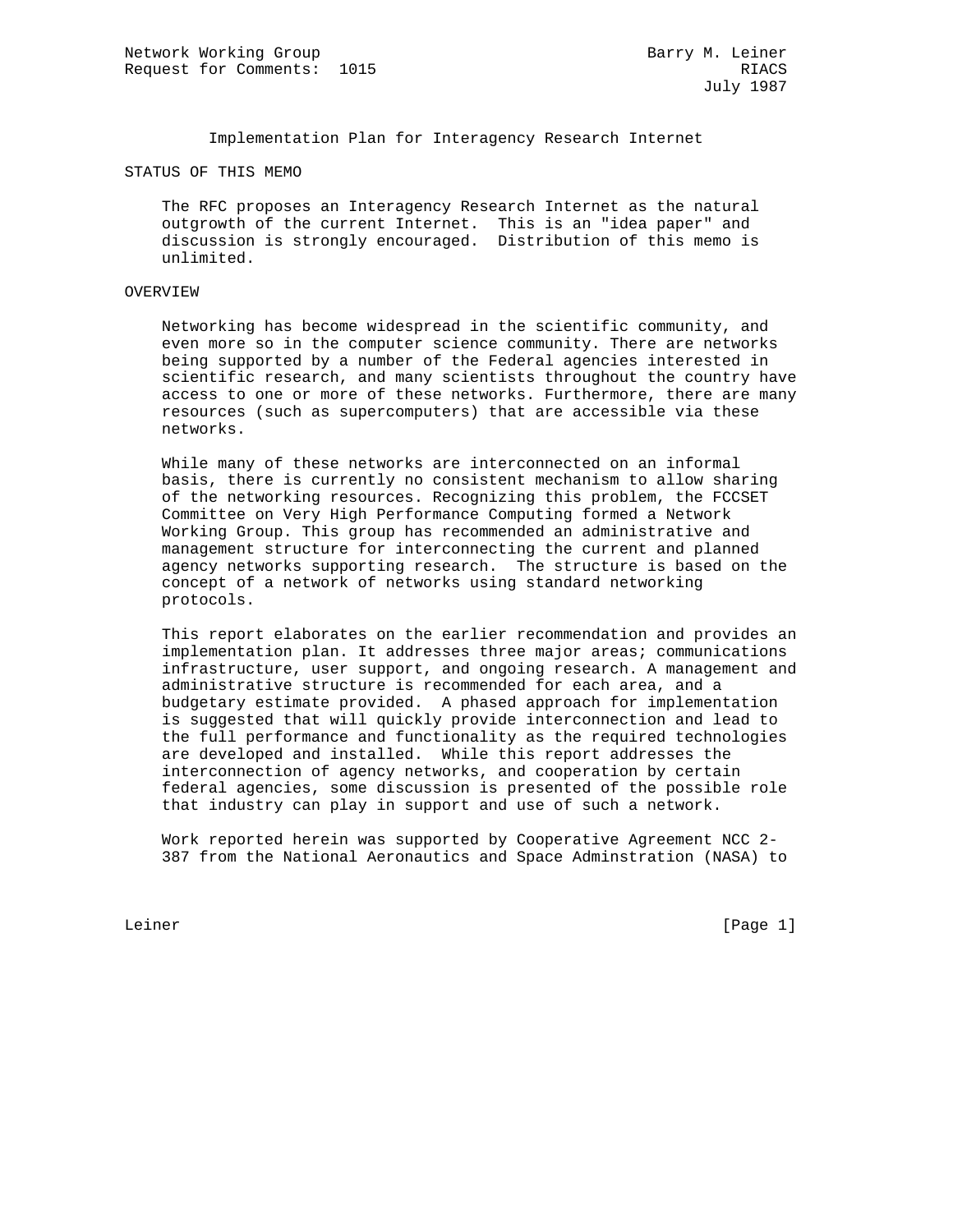the Universities Space Research Association (USRA). This report was prepared in response to a request from John Cavallini, Chairman of the Networking Working Group of the FCCSET Committee on Very High Performance Computing.

# INTRODUCTION

 Computer networks are critical in providing scientists access to computing resources (such as supercomputers) and permitting computer supported interaction between researchers. Several agencies, recognizing this need, have established networks to provide the needed communications infrastructure. The need for this infrastructure, though, cuts across the various agencies. To that end, the FCCSET Committee on Very High Performance Computing Network Working Group has recommended the formation of an Interagency Research Internet (IRI) [1].

 The purpose of this report is to suggest an implementation plan for such an IRI. It addresses three major areas; communications infrastructure, user support, and ongoing research. A management and administrative structure is recommended for each area, and a budgetary estimate provided. A phased approach for implementation is suggested that will quickly provide interconnection and lead to the full performance and functionality as the required technologies are developed and installed. Finally, some discussion is presented on a possible role for industry in supporting and using such a network.

# Motivation

 The prime responsibility for providing the required infrastructure for successful research lies with the researcher, his/her institution, and the agency supporting that research. Thus, the individual agencies have installed and are continuing to enhance computer networks to allow their researchers to access advanced computing resources such as supercomputers as well as being able to communicate with each other via such facilities as electronic mail.

 However, there are a number of reasons why it is advantageous to interconnect the various agency networks in a coherent manner so as to provide a common "virtual" network supporting research.

 The need to make effective use of available networks without unnecessary duplication. The agencies each support researchers in many parts of the country, and have installed equally widespread resources. Often, it is more effective for a scientist to be provided networking service through a different agency network than the one funding his research. For example, suppose several scientists at an institution are already being funded by NASA and

Leiner [Page 2]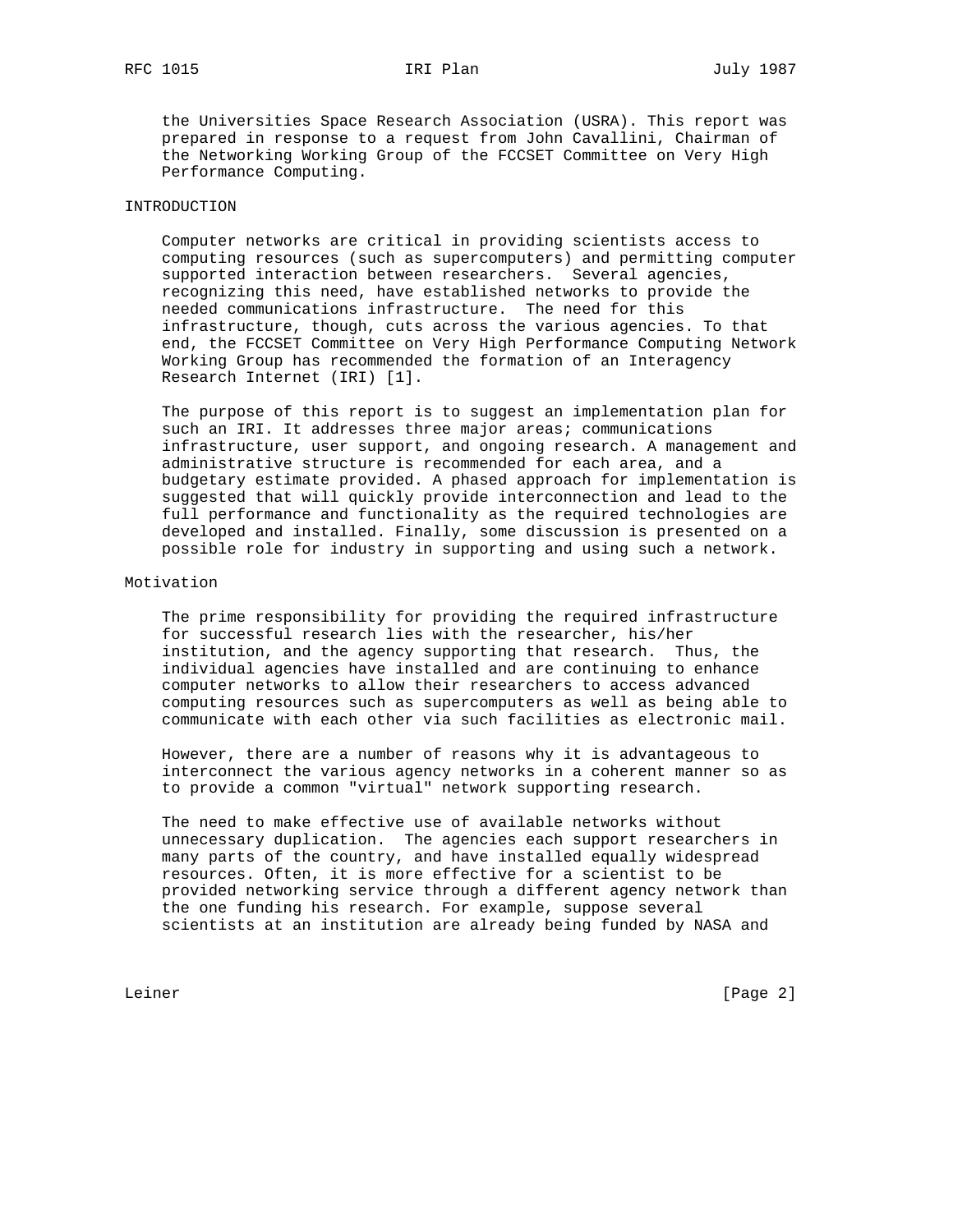are connected to a NASA supported network. Now a scientist at the same institution but supported by NSF needs access to an NSF supercomputer. It is much more effective to provide that connectivity through an interconnection of NASA and NSF networks than to establish another connection (to NSFnet) to the same university.

 The need to establish communication infrastructure to permit scientists to access resources without regard to which network they are connected but without violating access controls on either the networks or the resources. A scientist may be supported by multiple agencies, and therefore have access to resources provided by several agencies. It is not cost-effective to have to provide a separate network connection to the scientist for each of those agency resources.

 The need for a communications infrastructure to encourage collaborative scientific research. One of the primary functions of a computer network supporting science is the encouraging of collaboration between researchers. Scientific disciplines typically cut across many different agencies. Thus, support of this collaboration should be without regard to agency affiliation or support of the scientists involved.

 The need for a cooperative research and development program to evolve and enhance the IRI and its components where appropriate. Scientific research is highly demanding of both the computing and networking environment. To assure that these needs continue to be met, it is necessary to continually advance the state of the art in networking, and apply the results to the research networks. No individual agency can afford to support the required research alone, nor is it desirable to have inordinate duplication of research.

Summary of previous report

 These reasons led to the formation of the FCCSET Commitee on Very High Performance Computing and its Network Working Group. This group began in early 1985 to discuss the possibility of interconnecting into a common networking facility the various agency networks supporting scientific research. These discussions led to the report issued earlier this year [1] recommending such an approach.

 The report used the "Network of Networks" or Internet model of interconnection. Using a standard set of protocols, the various networks can be connected to provide a common set of user services across heterogenous networks and heterogenous host computers [2, 3,4]. This approach is discussed further in the Background section

Leiner [Page 3]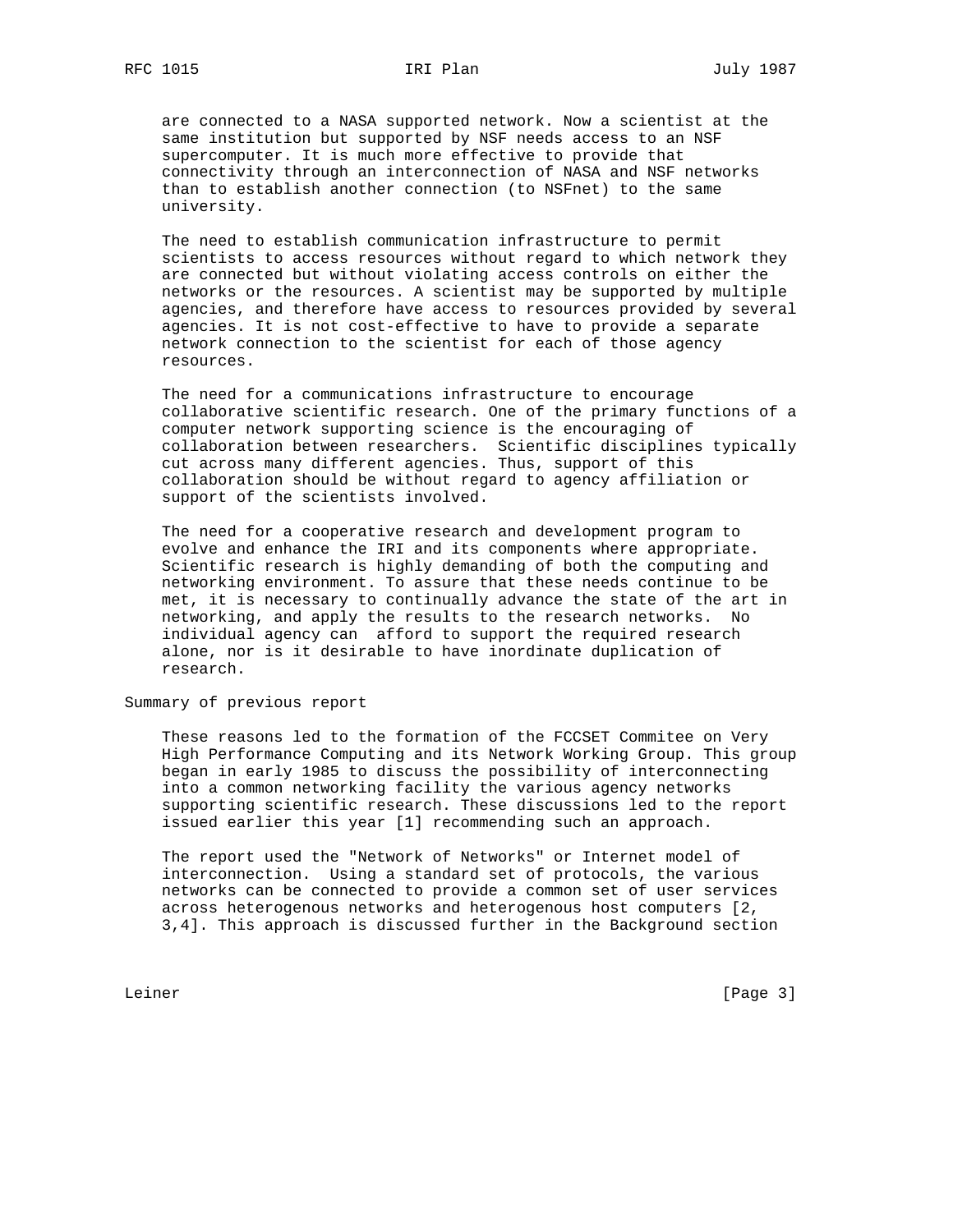below.

 The report goes on to recommend an administrative and management structure that matches the technical approach. Each agency would continue to manage and administer its individual networks. An interagency body would provide direction to a selected organization who would provide the management and operation of the interconnections of the networks and the common user services provided over the network. This selected organization would also provide for coordination of research activities, needed developments, and reflecting research community requirements into the national and international standards activities.

Overview of Implementation Plan

 The general structure of the proposed IRI is analogous to a federal approach. Each of the agencies is responsible for operating its own networks and satisfying its users' requirements. The IRI provides the interconnecting infrastructure to permit the users on one network to access resources or users on other networks. The IRI also provides a set of standards and services which the individual agencies, networks, and user communities can exploit in providing capabilities to their individual users. The management structure, likewise, provides a mechanism by which the individual agencies can cooperate without interfering with the agencies' individual authorities or responsibilities.

 In this report, an implementation plan for the IRI is proposed. First, some background is given of the previous efforts to provide networks in support of research, and the genesis of those networks. A description of the suggested approach to attaining an IRI is then given. This description is divided into two sections; technical and management. The technical approach consists of two components. First is the provision of an underlying communications infrastructure; i.e. a means for providing connectivity between the various computers and workstations. Second is provision of the means for users to make effective use of that infrastructure in support of their research.

 The management section elaborates on the suggestions made in the FCCSET committee report. A structure is suggested that allows the various agencies to cooperate in the operations, maintenance, engineering, and research activities required for the IRI. This structure also provides the necessary mechanisms for the scientific research community to provide input with respect to requirements and approaches.

Finally, a phased implementation plan is presented which would allow

Leiner [Page 4]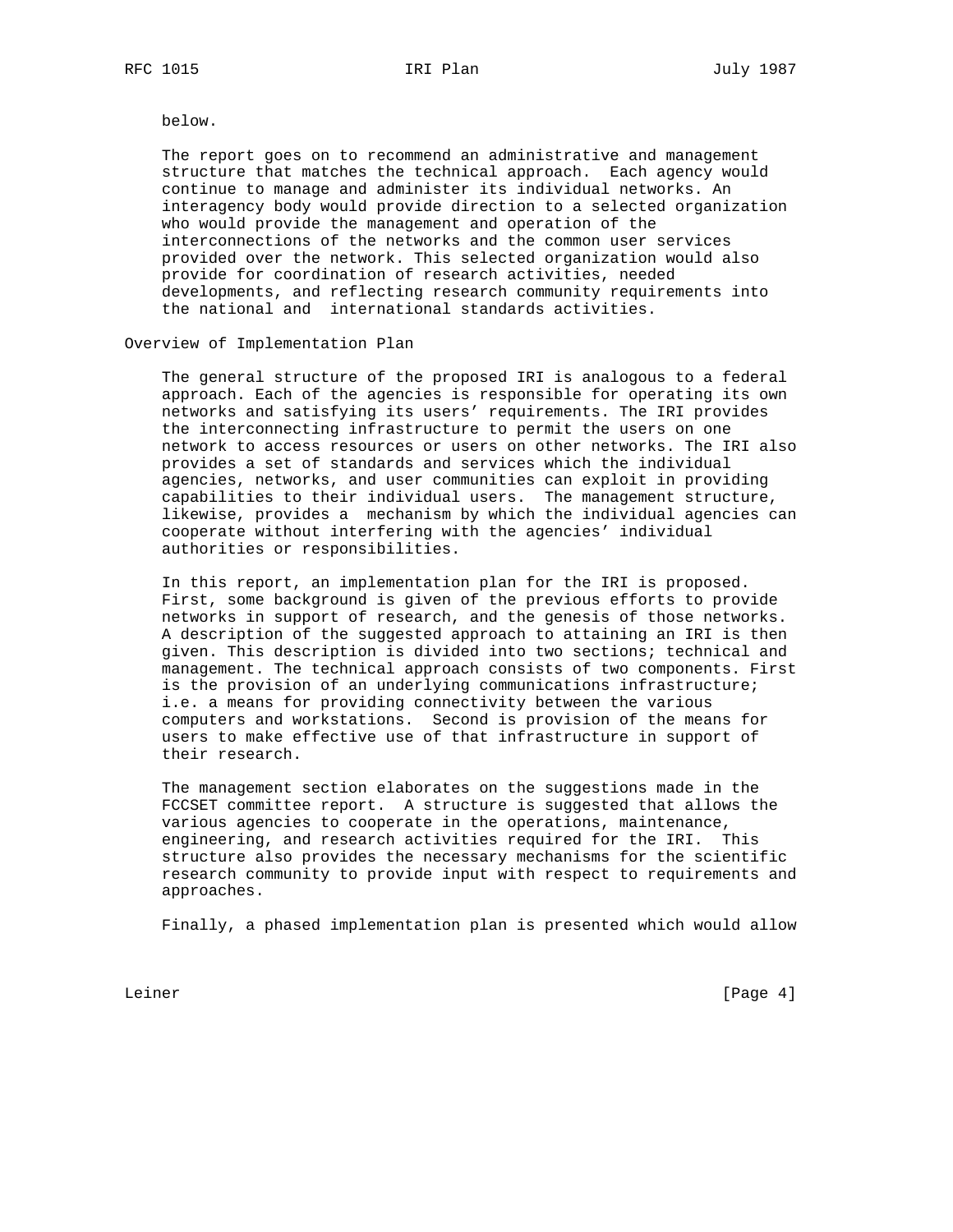the IRI to be put in place rapidly with modest funding. A budgetary estimate is also provided.

### BACKGROUND

 The combination of packet switched computer networks, internetworking to allow heterogeneous computers to communicate over heterogeneous networks, the widespread use of local area networks, and the availability of workstations and supercomputers has given rise to the opportunity to provide greatly improved computing capabilities to science and engineering. This is the major motivation behind the IRI.

# History of Research Network

 The Defense Advanced Research Projects Agency (DARPA) developed the concept of packet switching beginning in the mid 1960's. Beginning with the Arpanet (the world's first packet switched network) [5],a number of networks have been developed. These have included packet satellite networks [6,7], packet radio networks [8,7], and local area networks [9].

 Although the original motivation for the Arpanet development was computer resource sharing, it was apparent early on that a major use of such networks would be for access to computer resources and interaction between users [10]. Following the Arpanet development, a number of other networks have been developed and used to provide both of these functions [11]. CSNET was initiated to provide communications between computer science researchers [12,13]. CSNET was initiated by the NSF in cooperation with a number of universities, but is now self-sufficient. Its subscribers include universities throughout the world as well as industrial members interested in interacting with computer scientists.

 CSNET makes use of a number of networking technologies including the Arpanet, public X.25 networks, and dial-up connections over phone lines, to support electronic mail and other networking functions. In addition to the basic data transport service, CSNET and Arpanet operate network information centers which provide help to users of the network as well as a number of services including a listing of users with their mail addresses (white pages) and a repository where relevant documents are stored and can be retrieved.

 With the installation of supercomputers came the desire to provide network access for researchers. One of the early networks to provide this capability was MFEnet [11]. It was established in the early 1970's to provide DOE-supported users access to supercomputers, particularly a Cray 1 at Lawrence Livermore National

Leiner [Page 5]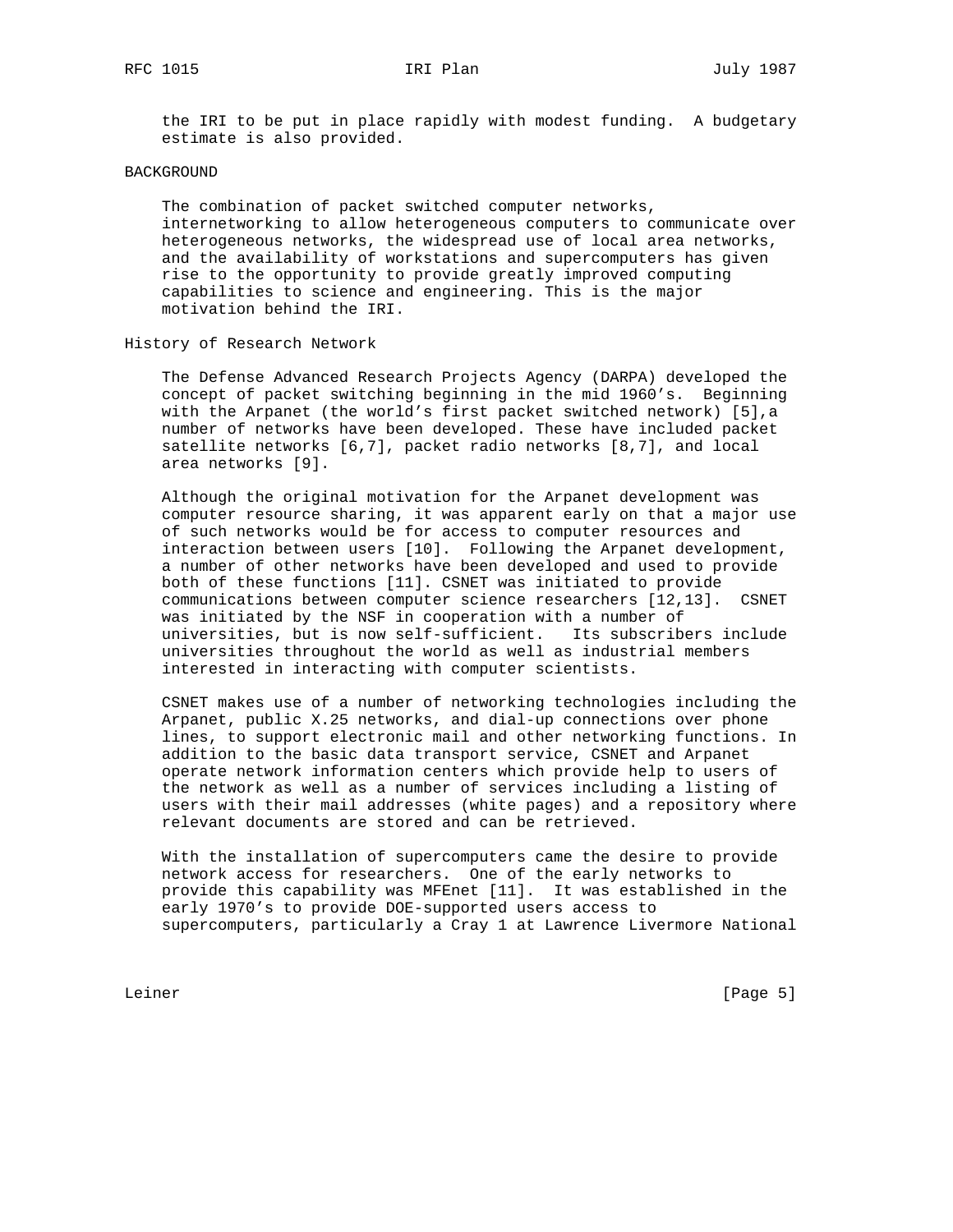Labs. Because MFEnet was established prior to widespread adoption of the TCP/IP protocol suite (to be discussed below), the MFEnet uses a different set of protocols. However, interfaces have been developed between the MFEnet and other networks, and a migration plan is currently under development.

 NASA Ames Research Center has long been in the forefront of using advanced computers to support scientific research. The latest computing facility, the Numerical Aerodynamic Simulator, uses a Cray 2 and other machines along with a number of networking technologies to provide support to computational fluid dynamics researchers [14]. This system uses the TCP/IP protocol suite both locally and remotely and provides easy access through advanced workstations.

 Recognizing the importance of advanced computers in carrying out scientific research, NSF in 1984 embarked on an ambitious program to provide supercomputer access to researchers. This program involved both the provision of supercomputers themselves (through purchase of computer time initially, and establishment of supercomputer centers) and provision of access to those supercomputers through an extensive networking program, NSFnet [15]. The NSFnet uses a number of existing networks (e.g. Arpanet, BITNET, MFEnet) and exploratory networks interconnected using the TCP/IP protocol suite (discussed below) to permit scientists widespread access to the supercomputer centers and each other. The NSFnet is also taking advantage of the widespread installation of campus and regional networks to achieve this connectivity in a cost effective manner.

 The above are only a small number of the current and existing networks being used to support research. Quarterman [11] provides a good synopsis of the networks currently in operation. It is obvious from this that effective interconnection of the networks can provide cost-efficient and reliable services.

 Starting in the early 1970's, recognizing that the military had a need to interconnect various networks (such as packet radio for mobile operation with long-line networks like the Arpanet), DARPA initiated the development of the internet technologies [16]. Beginning with the development of the protocols for interconnection and reliable transport (TCP/IP), the program has developed methods for providing electronic mail, remote login, file transfer and similar functions between differing computers over dissimilar networks [4,3]. Today, using that technology, thousands of computers are able to communicate with each other over a "virtual network" of approximately 200 networks using a common set of protocols. The concepts developed are being used in the reference model and protocols of the Open Systems Interconnection model being developed by the International Standards Organization (ISO) [17].

Leiner [Page 6]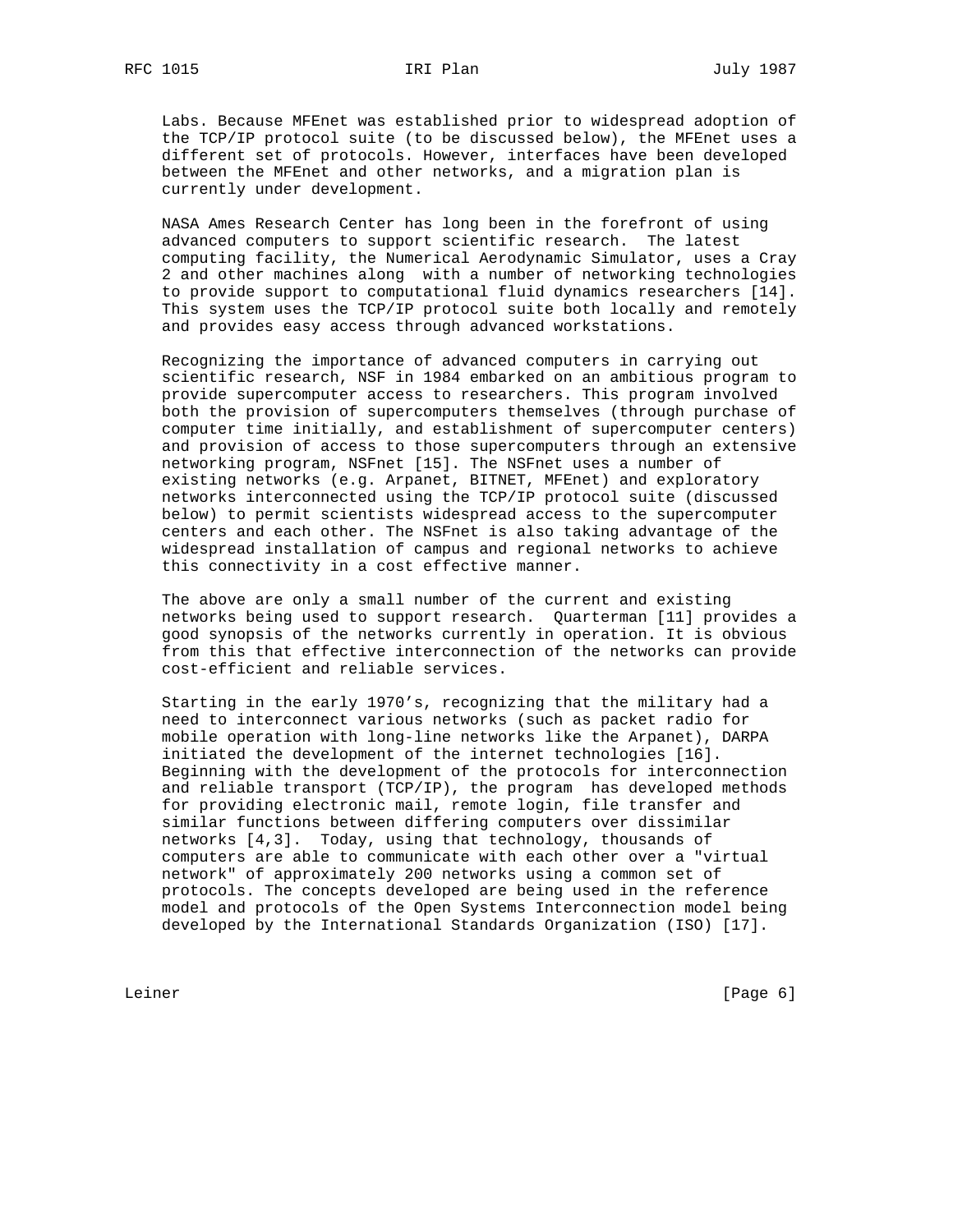This is becoming even more important with the widespread use of local area networks. As institutions install their own networks, and need to establish communications with computers at other sites, it is important to have a common set of protocols and a means for interconnecting the local networks to wide area networks.

# Internet Model

 The DARPA Internet system uses a naming and addressing protocol, called the Internet Protocol (IP), to interconnect networks into a single virtual network. Figure 1 shows the interconnection of a variety of networks into the Internet system. The naming and addressing structure allows any computer on any network to address in a uniform manner any computer on any other network. Special processors, called Gateways, are installed at the interfaces between two or more networks and provide both routing amongst the various networks as well as the appropriate translation from internet addresses to the address required for the attached networks. Thus, packets of data can flow between computers on the internet.

 Because of the possiblity of packet loss or errors, the Transmission Control Protocol (TCP) is used above the IP to provide for reliability and sequencing. TCP together with IP and the various networks and gateways then provides for reliable and ordered delivery of data between computers. A variety of functions can use this connection to provide service to the users. A summary of the functions provided by the current internet system is given in [4].

 To assure interoperability between military users of the system, the Office of the Secretary of Defense mandated the use of the TCP/IP protocol suite wherever there is a need for interoperable packet switched communications. This led to the standardization of the protocols [18, 19, 20, 21, 22].

Leiner [Page 7]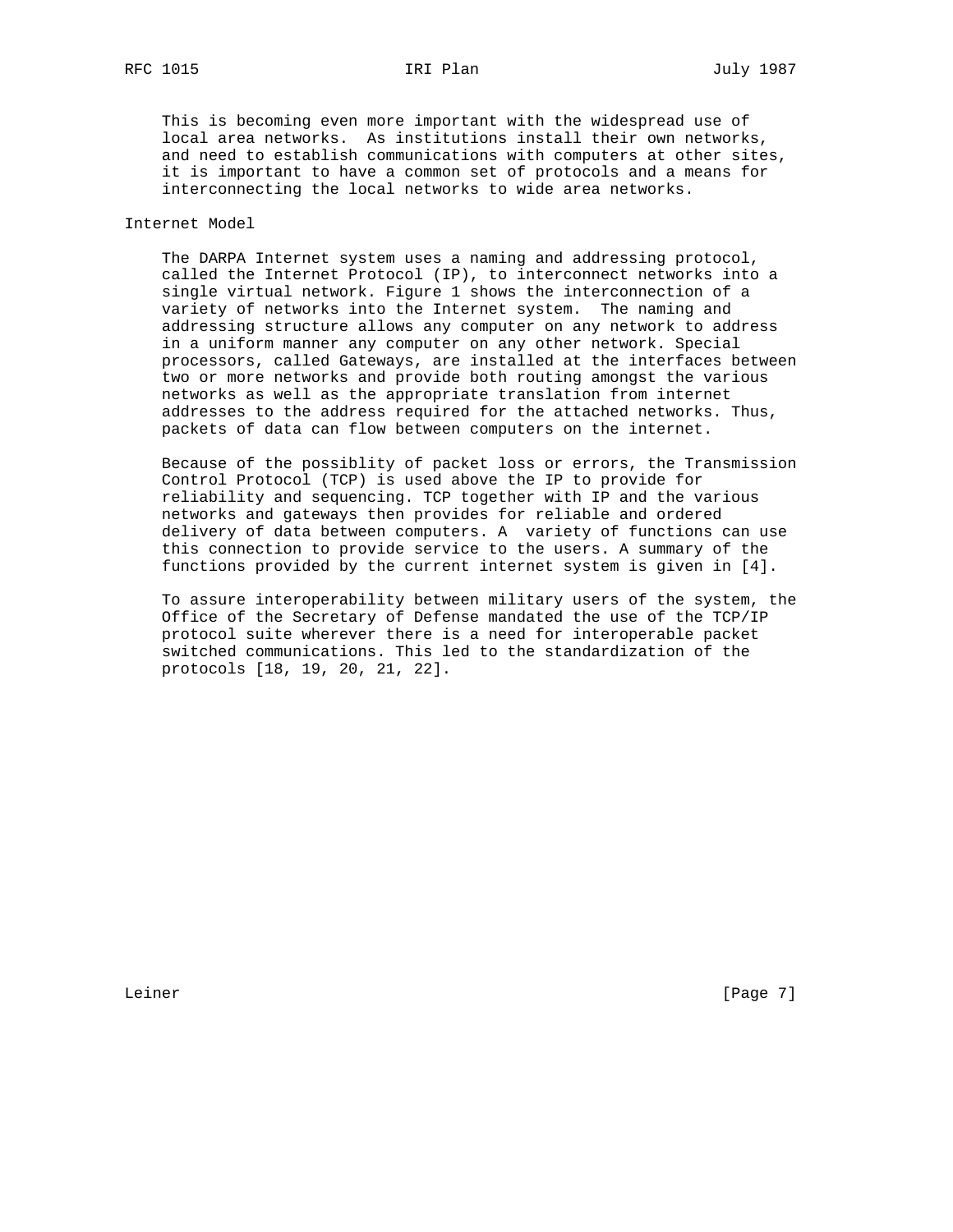





Leiner

[Page 8]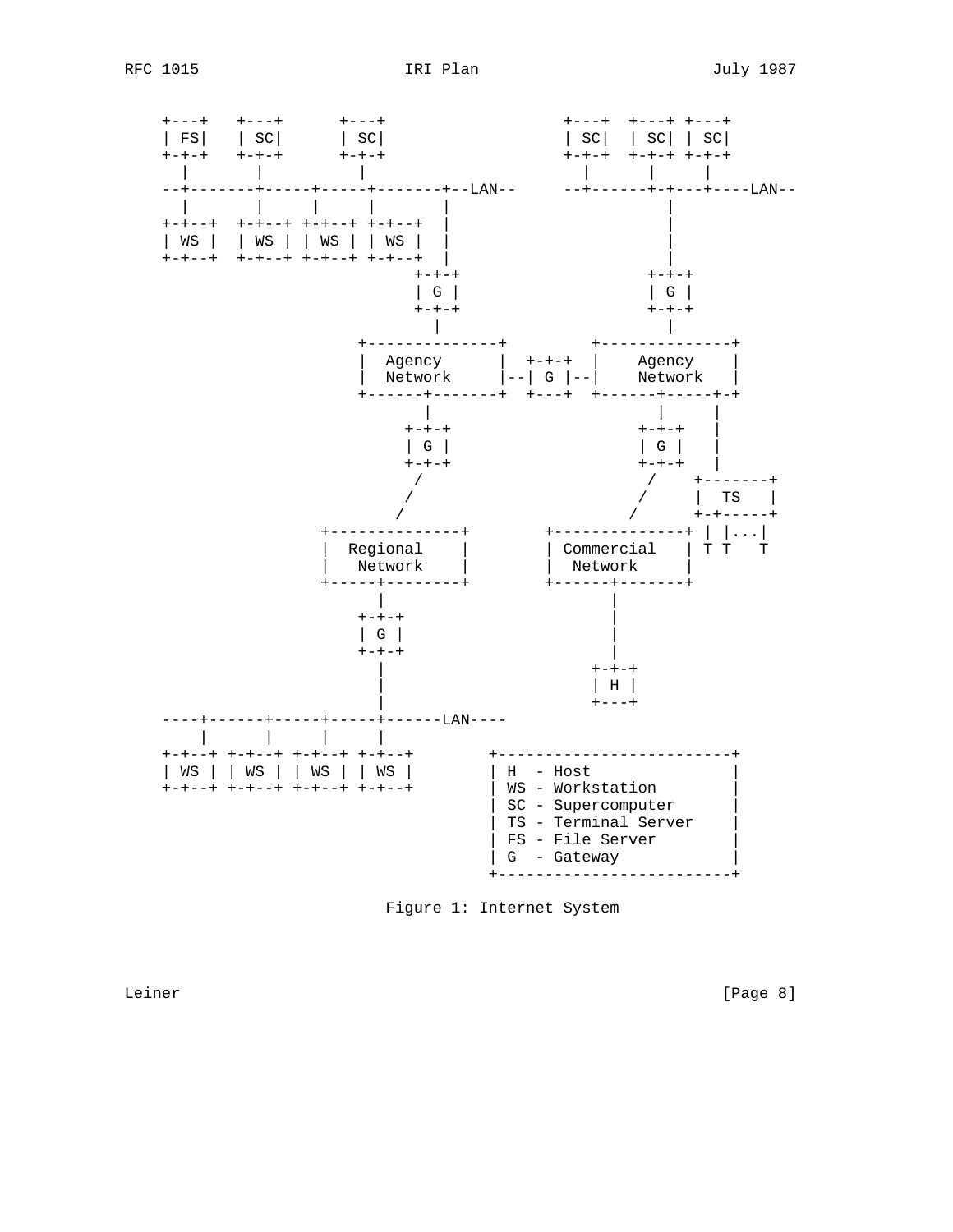Thus, the TCP/IP protocol suite and associated mechanisms (e.g. gateways) provides a way to interconnect heterogeneous computers on heterogenous networks. Routing and addressing functions are taken care of automatically and transparently to the users.The ISO is currently developing a set of standards for interconnection which are very similar in function to the DARPA developed technologies. Although ISO is making great strides, and the National Bureau of Standards is working with a set of manufacturers to develop and demonstrate these standards, the TCP/IP protocol suite still represents the most available and tested technology for interconnection of computers and networks. It is for that reason that several agencies/programs, including the Department of Defense, NSF and NASA/NAS, have all adopted the TCP/IP suite as the most viable set of standards currently. As the international standards mature, and products supporting them appear, it can be expected that the various networks will switch to using those standards.

# TECHNICAL APPROACH

 The Internet technology described above provides the basis for interconnection of the various agency networks. The means to interconnect must satisfy a number of constraints if it is to be viable in a multi-agency environment.

 Each agency must retain control of its own networks. Networks have been established to support agency-specific missions as well as general computer communications within the agency and its contractors. To assure that these missions continue to be supported appropriately, as well as assure appropriate accountability for the network operation, the mechanism for interconnection must not prevent the agencies from retaining control over their individual networks.

 This is not to say that agencies may not choose to have their individual networks operated by the IRI, or even turned over to the IRI if they determine that to be appropriate.

 Appropriate access control, privacy, and accounting mechanisms must be incorporated. This includes access control to data, resources, and the networks themselves, privacy of user data, and accounting mechanisms to support both cost allocation and cost auditing [23].

 The technical and adminstrative approach must allow (indeed encourage) the incorporation of evolving technologies. In particular, the network must evolve towards provision of high bandwidth, type of service routing, and other advanced techniques to allow effective use of new computing technology in a distributed research environment.

Leiner [Page 9]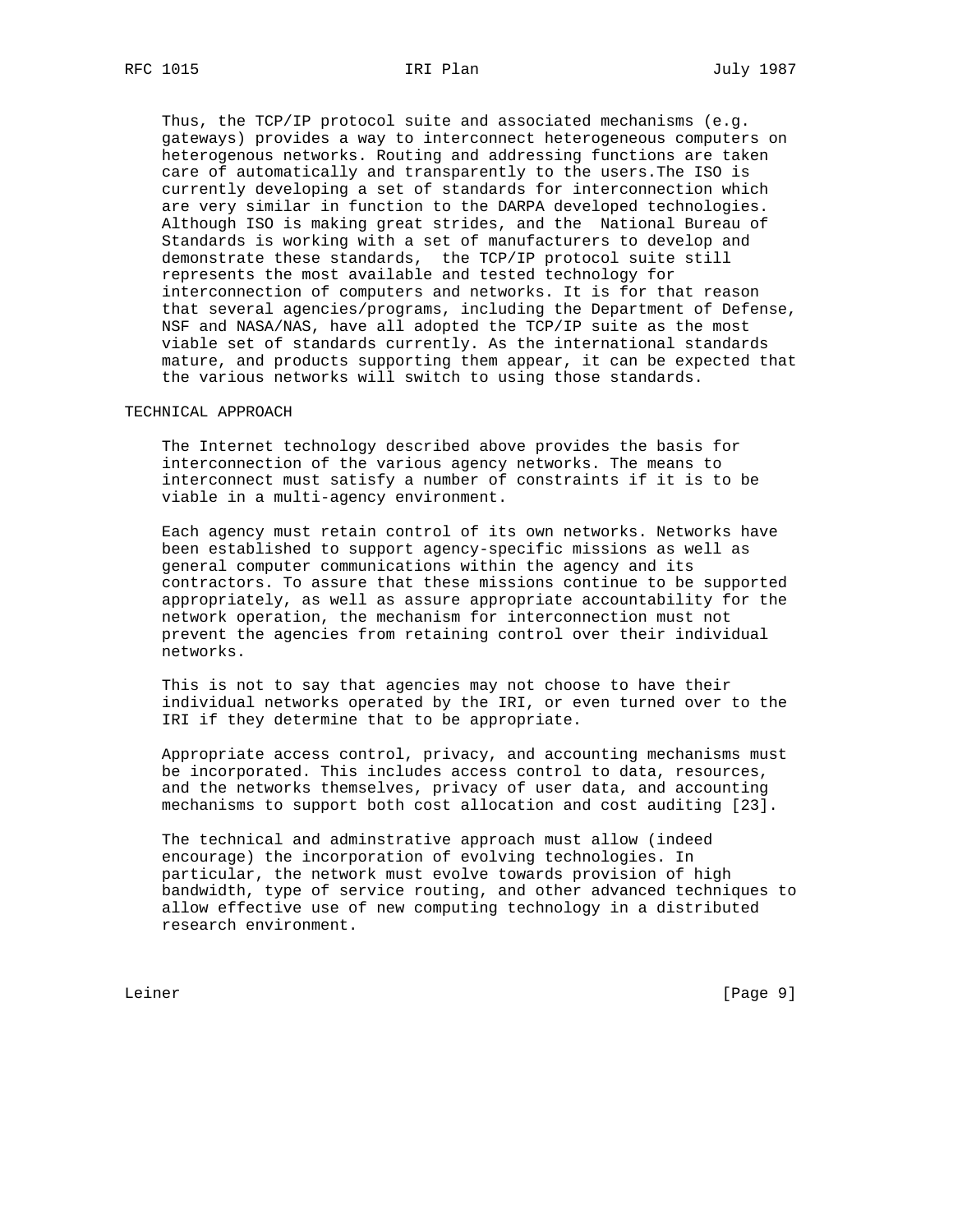# Communications Infrastructure

 The communications infrastructure provides connectivity between user machines, workstations, and centralized resources such as supercomputers and database machines. This roughly corresponds to communications services at and below the transport layer in the ISO OSI reference model. There are two different types of networks. The first are local networks, meaning those which are internal to a facility, campus, etc. The second are networks which provide transit service between facilities. These transit networks can connect directly to computers, but are evolving in a direction of connecting local networks. The networks supported by the individual agencies directly are mainly in the category of transit (or long-haul) networks, as they typically provide nationwide connectivity, and usually leave communications within a facility to be dealt with by the facility itself. The IRI communications infrastructure thus deals mainly with the interconnection of transit networks.

 The internet model described above provides a simple method for interconnecting transit networks (as well as local networks.) By using IP gateways between the agency networks, packet transport service can be provided between computers on any of the various networks. The placement of the gateways and their capacity will have to be determined by an initial engineering study. In addition, as the IRI evolves, it may be cost-effective to install one or more wide area networks (or designate certain existing ones) to be IRI transit networks, to be used by all agencies on a cost sharing basis. Thus, the IRI communications infrastructure would consist of the interconnecting gateways plus any networks used specifically as transit networks. Using IP as the standard for interconnection of networks and global addressing provides a common virtual network packet transport service, upon which can be built various other network services such as file transfer and electronic mail. This will allow sharing of the communication facilities (channels, satellites, etc.) between the various user/agency communities in a cost effective manner.

 To assure widespread interconnectivity, it is important that standards be adopted for use in the IRI and the various computers connected to it. These standards need to cover not only the packet transport capability but must address all the services required for networking in a scientific domain, including but not limited to file transfer, remote login, and electronic mail. Ultimately it is desirable to move towards a single set of standards for the various common services, and the logical choice for those standards are those being developed in the international commercial community (i.e. the ISO standards). However, many of the scientific networks today use one or more of a small number of different standards; in

Leiner [Page 10]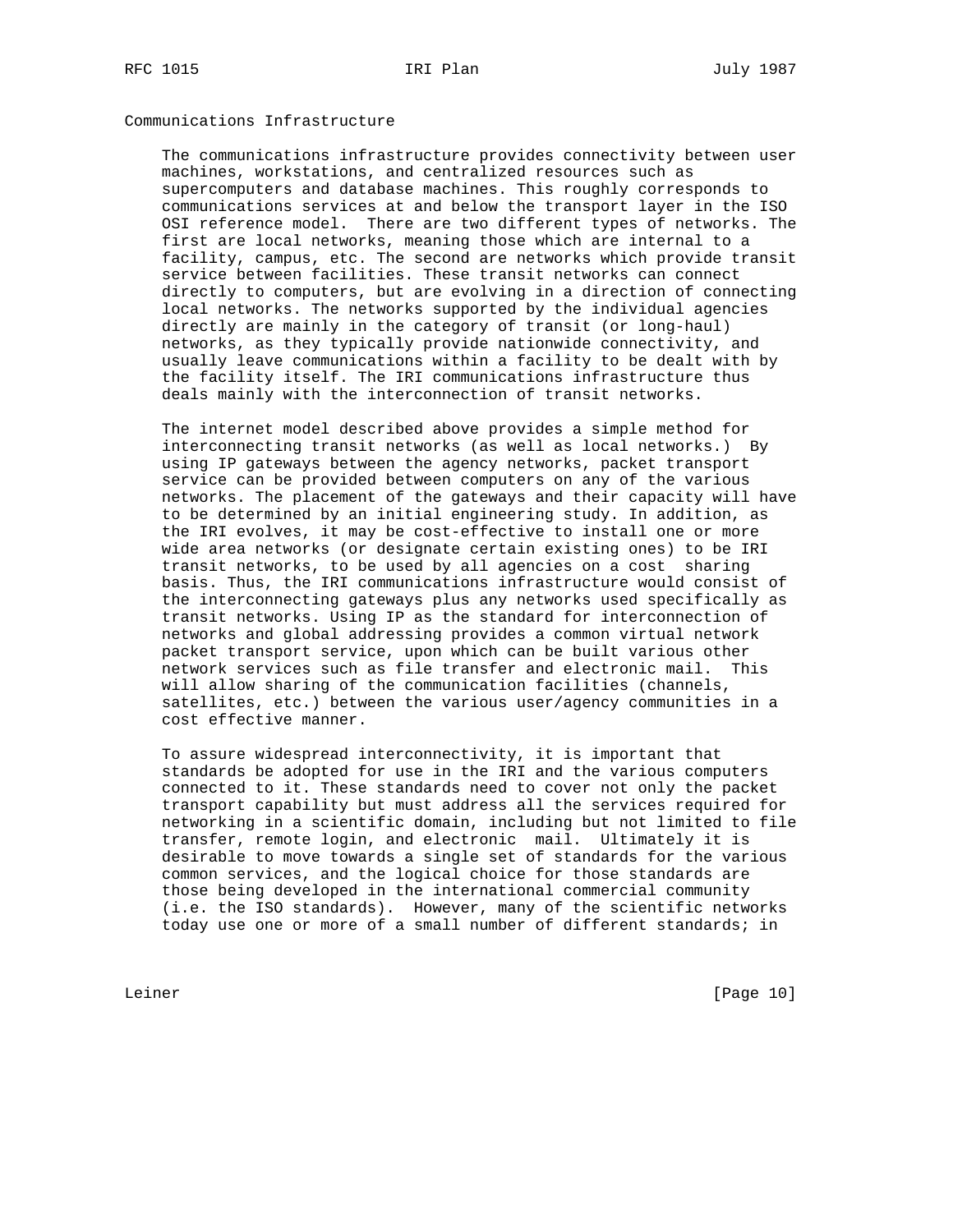particular the TCP/IP protocol suite mentioned above, the MFEnet protocols, and DECNET. As the international standards mature, it is expected that the number of communities using the same protocol suite will grow [5] [6]. Even today, several of the agencies/communities are using a common protocol suite, namely the TCP/IP suite. All the users connected to those computers and networks are able to have the full functions of an interoperable networking capability. And therefore the ability of the users to share resources and results will increase.

### User Services

 In order that scientists can effectively use the network, there needs to be a user support organization. To maximize the cost effectiveness of the overall IRI, the local user support personnel must be used effectively. In particular, it is anticipated that direct support of users/researchers would be provided by local support personnel. The IRI user support organization would provide support to those local support personnel in areas where nationwide common service is cost effective.

 In particular, the this organization has several functions: assist the local support personnel in the installation of facilities compatible with the IRI, provide references to standard facilities (e.g. networking interfaces, mail software) to the local support personnel, answer questions that local personnel are not able to answer, aid in the provision of specific user community services, e.g. database of relevance to specific scientific domain.

# Internet Research Coordination

 To evolve internet to satisfy new scientific requirements and make use of new technology, research is required in several areas. These include high speed networking, type of service routing, new end to end protocols, and congestion control. The IRI organizational structure can assist in identifying areas of research where the various agencies have a common interest in supporting in order to evolve the network, and then assist in the coordination of that research.

# MANAGEMENT APPROACH

 A management approach is required that will allow each agency to retain control of its own networking assets while sharing certain resources with users sponsored by other agencies. To accomplish this, the following principles and constraints need to be followed.

IRI consists of the infrastructure to connect agency networks and

Leiner [Page 11]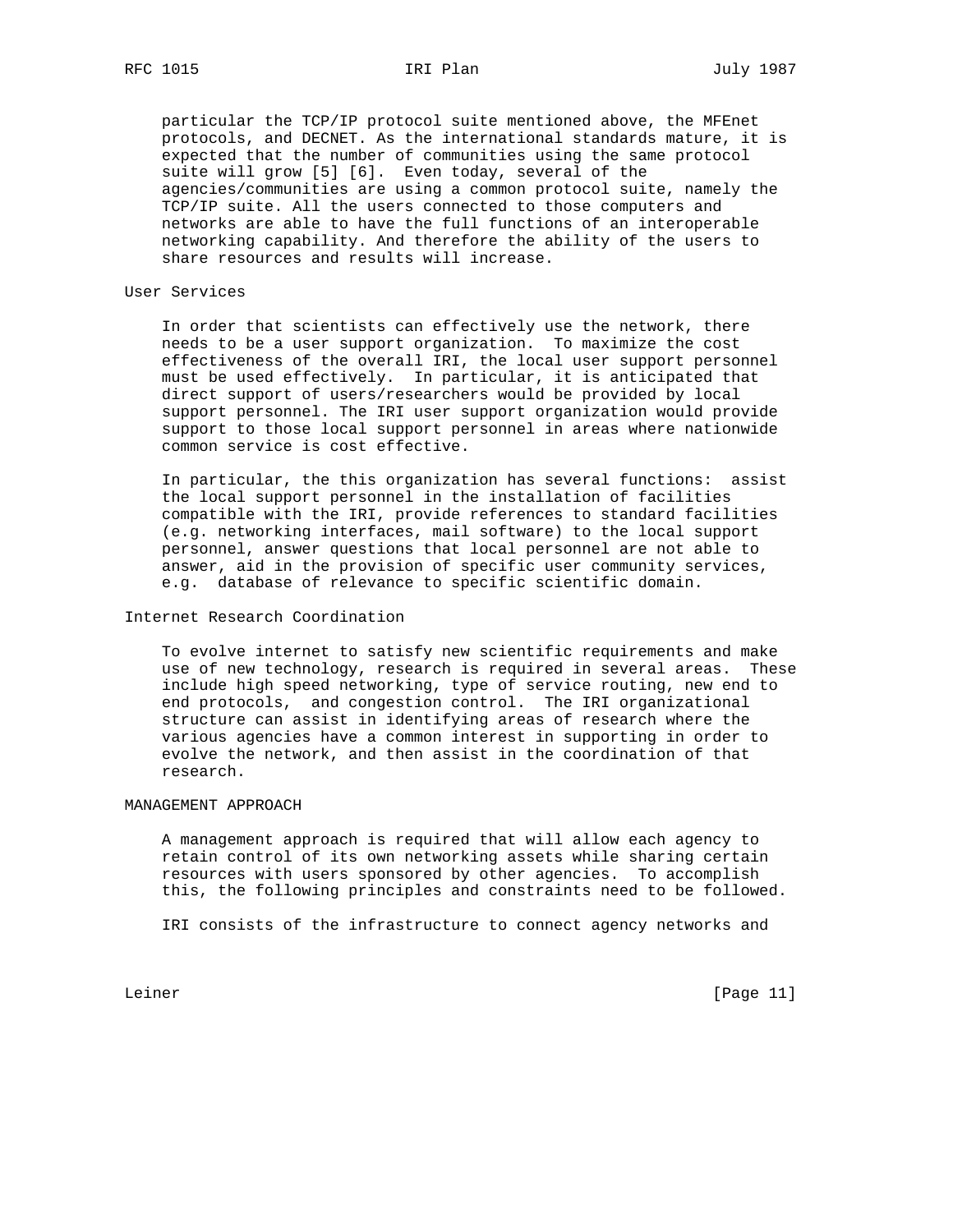the user services required for effective use of the combined networks and resources.

 An organization must be identified to be responsible for the engineering, operation, and maintenance of both the interconnecting infrastructure and the user services support.

 While some agencies may choose to make use of IRI facilities and contractors to manage their individual agency networks, this would not be required and is not anticipated to be the normal situation. Any such arrangement would have to be negotiated individually and directly between the agency and the IRI operations organization. Normally, the IRI organization would neither manage the individual agency networks nor have any jurisdiction within such networks.

 Gateways that interconnect the agency networks as well as any long haul networks put in place specifically as jointly supported transit networks (if any such networks are required) will be managed and operated under the IRI organization.

 A support organization for common IRI services is required. The principal clients for these services would be the local support personnel.

 The IRI structure should support the coordination of the individual research activities required for evolution and enhancement of the IRI.

General Management Structure

 Figure 2 shows the basic management structure for the IRI. It is based on the use of a non-profit organization (call it the Interagency Research Internet Organization, IRIO) to manage both the communications infrastructure and user support. The IRIO contracts for the engineering, development, operations, and maintenance of those services with various commercial and other organizations. It would be responsible for providing technical and administrative management of the contractors providing these functions. Having the IRI operational management provided by an independent non-profit organization skilled in the area of computer networking will permit the flexibility required to deal with the evolving and changing demands of scientific networking in a cost-effective manner.

 Direction and guidance for the IRIO will be provided by a Policy Board consisting of representatives from the Government agencies who are funding the IRI. The Chairman of the Board will be selected from the agency representatives on a rotating basis. The Board will also have an Executive Director to provide administrative and other

Leiner [Page 12]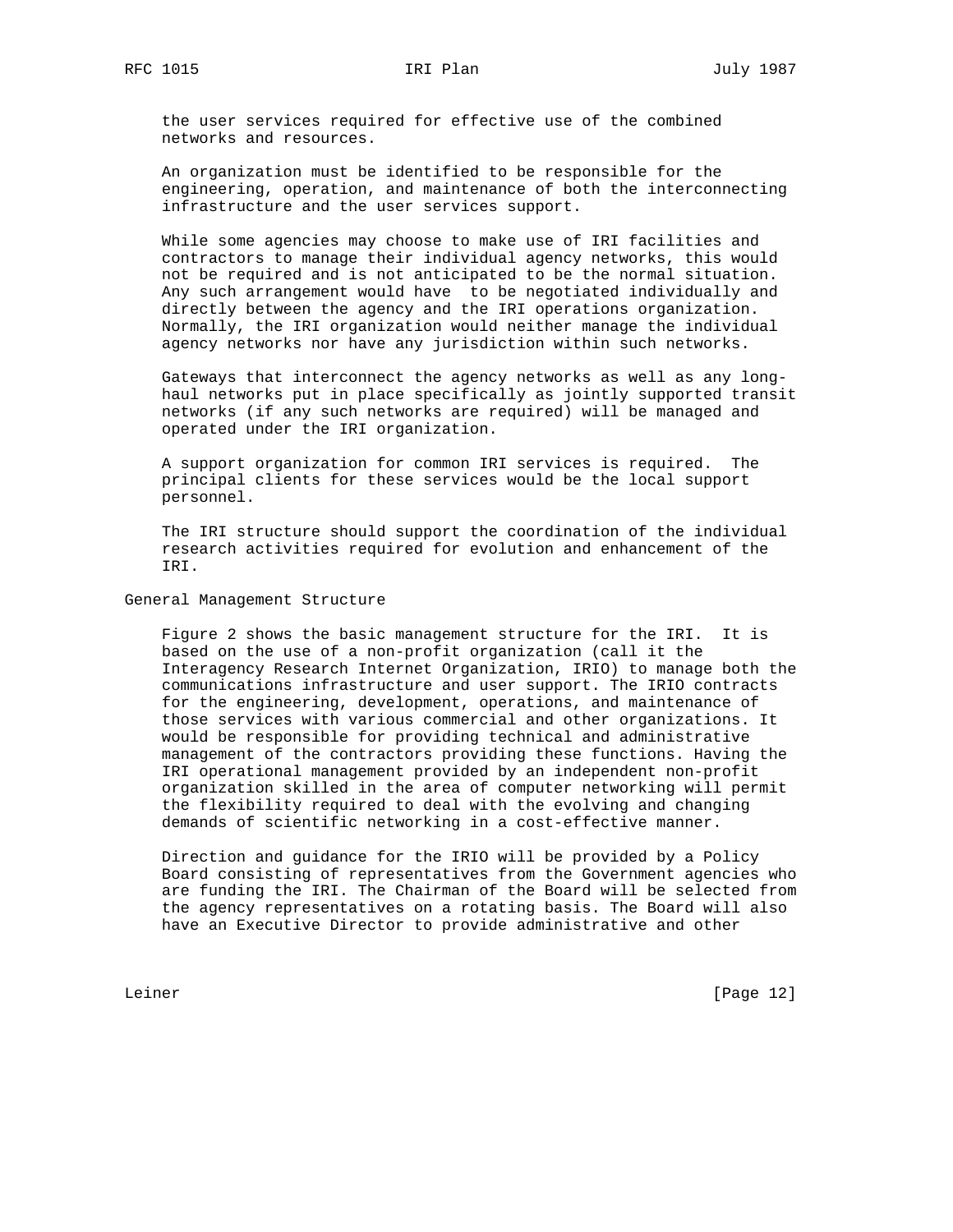support. To provide effective support for the IRI Policy Board as well as assure appropriate coordination with the IRIO, the Executive Director shall be the Director of the IRIO.

 To assure that the IRI provides the best support possible to the scientific research community, the Policy Board will be advised by a Technical Advisory Board (TAB) consisting of representatives from the network research and engineering community, the various networks being interconnected with the IRI, and the scientific user community. Members of the TAB will be selected by the Policy Board. The TAB will review the operational support of science being provided by the IRI and suggest directions for improvement. The TAB will interface directly with the IRIO to review the operational status and plans for the future, and recommend to the Policy Board any changes in priorities or directions.

 Research activities related to the use and evolution of the internet system will be coordinated by the Internet Research Activities Board (IRAB). The IRAB consists of the chairmen of the research task forces (see below) and has as ex-officio members technical r representatives from the funding agencies and the IRIO. The charter of the IRAB is to identify required directions for research to improve the IRI, and recommend such directions to the funding agencies. In addition, the IRAB will continually review ongoing research activities and identify how they can be exploited to improve the IRI.

 The Research Task Forces will each be concerned with a particular area/emphasis of research (e.g. end-to-end protocols, gateway architectures, etc.). Members will be active researchers in the field and the chairman an expert in the area with a broad understanding of research both in that area and the general internet (and its use for scientific research). The chairmen of the task forces will be selected by IRAB, and thus the IRAB will be a self elected and governing organization representing the networking research community. The chairmen will solicit the members of the task force as volunteers.

Leiner [Page 13]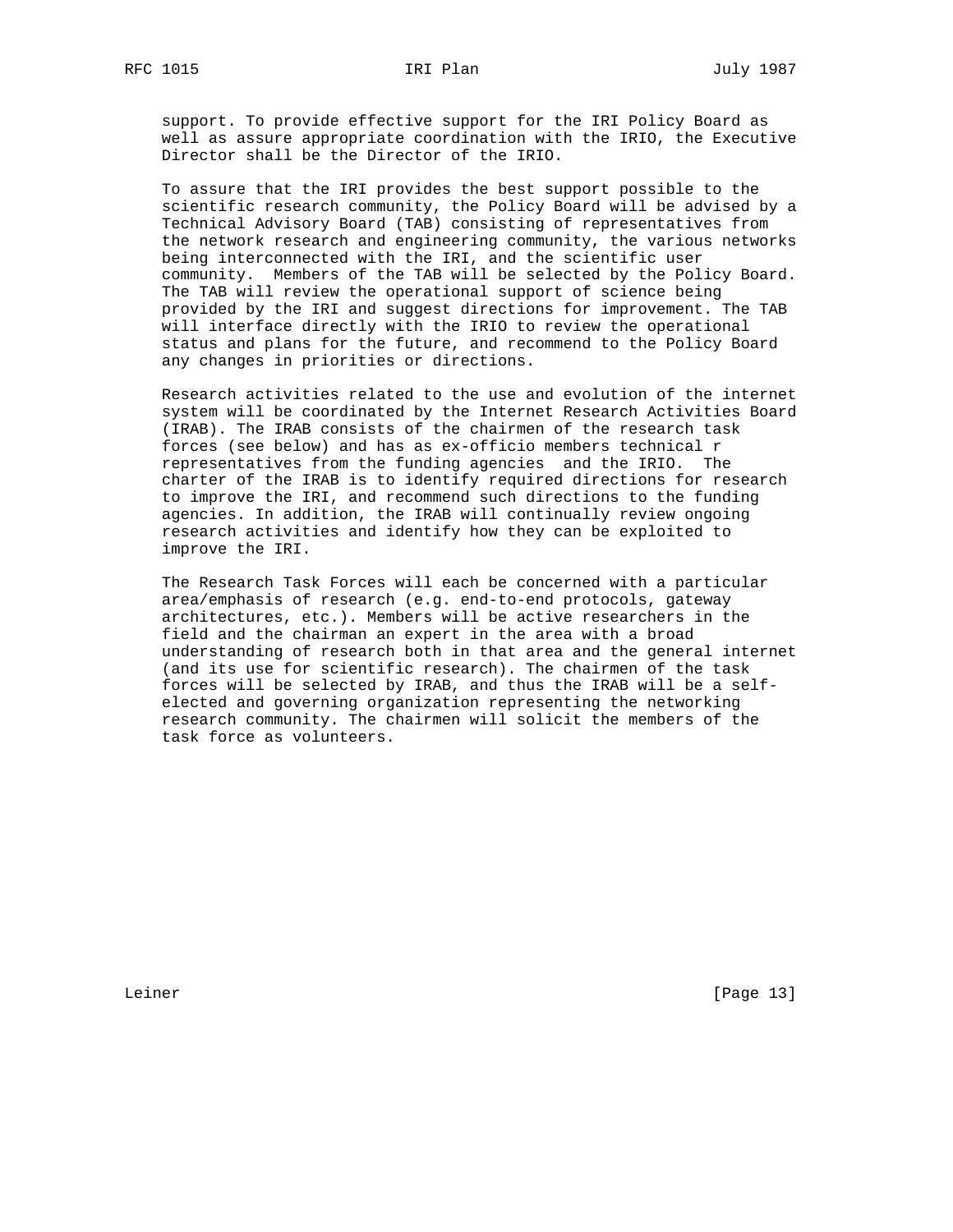

Figure 2: IRI Management Structure

Leiner

[Page 14]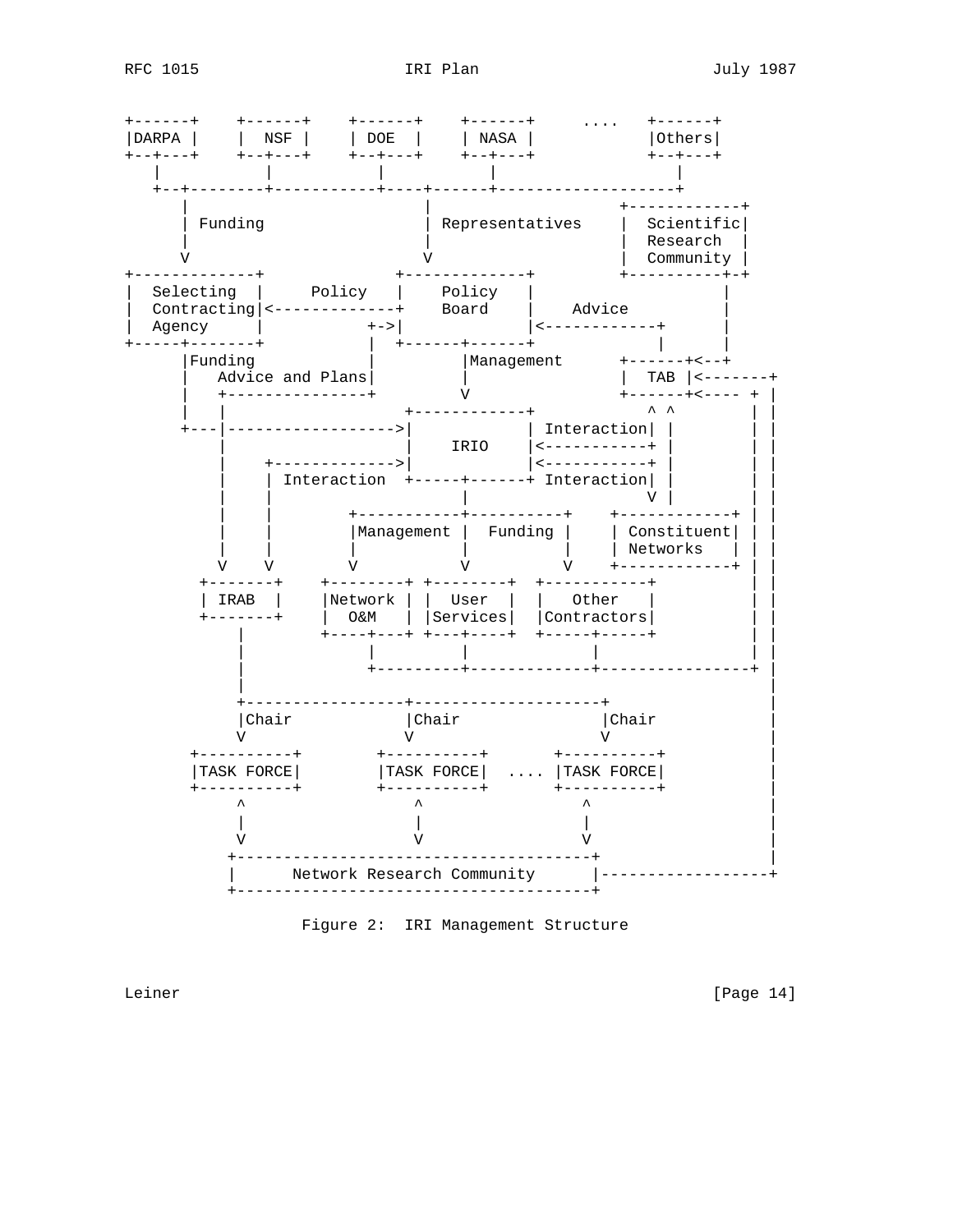# Funding

 In this section, the funding of the IRI is described. Recall that the IRI consists of the infrastructure to connect the agency networks and the services required for users to make effective use of such an infrastructure. These costs are divided into two categories; operations costs and research costs. The operations costs are those to operate and maintain both the communications infrastructure and the user services. These costs must be shared between the various agencies and channeled to the IRIO to operate the IRI. The research costs are those used to carry out the needed research to evolve the IRI. These costs are handled within the various agency budgets and used to support research in each agency with coordination between the agencies.

# Operations Cost

 Each participating agency will contribute a share of operations cost of IRI. Initially, each agency will contribute an equal share. Later, perhaps, the agency contributions will be adjusted according to a number of factors such as number of users, amount of traffic, type of support required (high bandwidth real time versus low bandwidth mail for example).

 To facilitate the funding and administration of the IRI, one agency will be selected to manage the contract with IRIO. All funds will flow through that agency to the IRIO via interagency transfer. The role of the selected agency would be to provide the needed contractual activities and adminstrative management. Technical guidance and monitoring of IRIO activities would be provided by the IRI Policy Board.

 It is not yet clear which Federal agency is best for this role. The requirements for such an agency include the ability to deal flexibly with the evolving requirements of the IRI, to deal with funding flowing from the various agencies, and to deal flexibly with the various agency technical representatives and incorporate their recommendations into the contract as required. One of the first activities required for the Policy Board would be to select an appropriate funding agency.

 All operations and maintenance funding for the IRI will flow through the IRIO to selected contractors. This allows centralized management of the operation of the IRI.

 There are two major assumptions underlying the budgetary estimates to follow. First of all, the IRIO should maintain a fairly low profile with respect to the end users (i.e. the scientists and

Leiner [Page 15]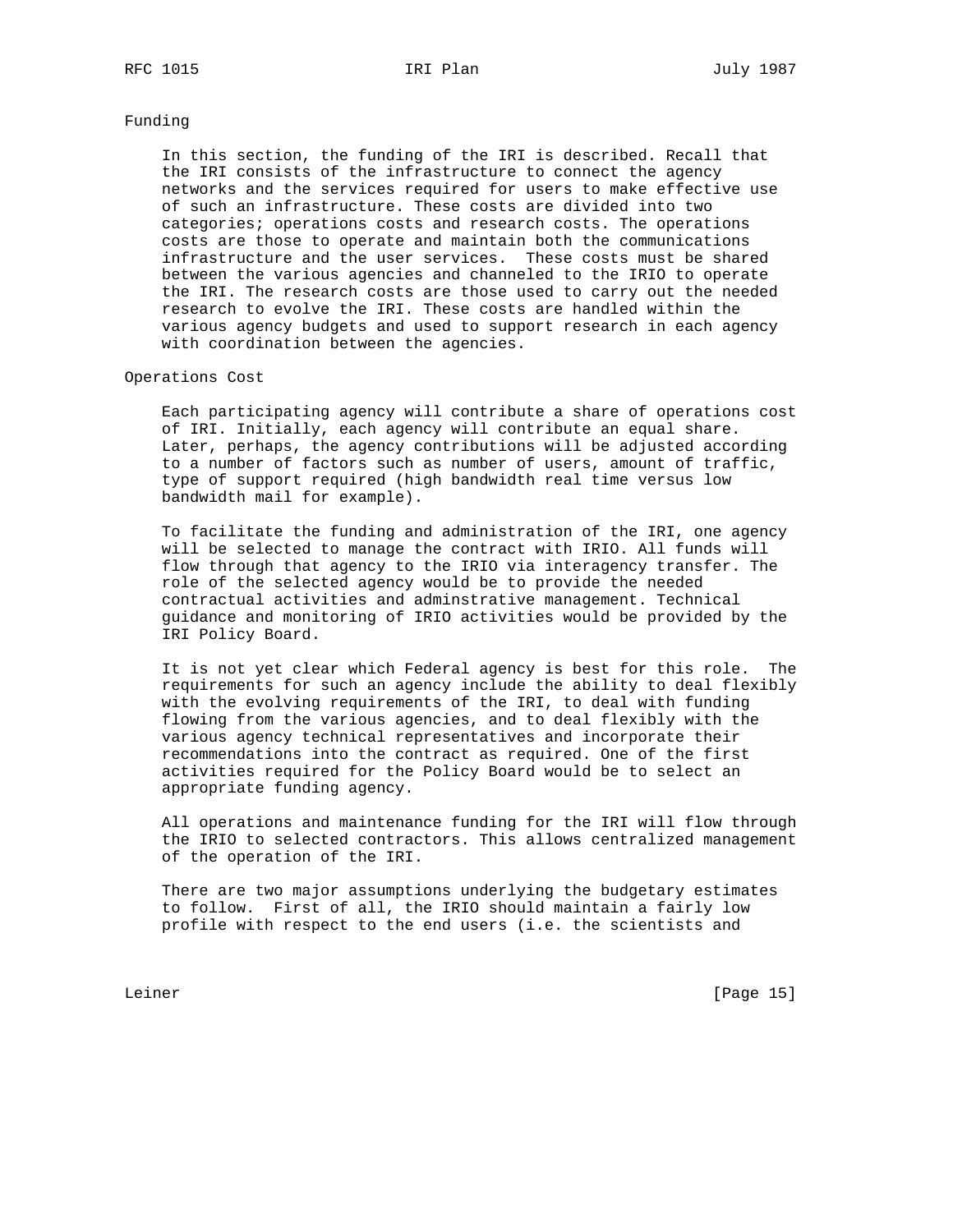researchers). That is, the users will interact directly with their local support personnel. The IRIO will act as facilitator and coordinator, and provide facilities, information and help services to the local sites. This will allow the IRIO to remain relatively small, as it will not need to deal directly with the thousands of scientists/users.

 Second, it is assumed that the operations budget supports the interconnection of agency networks as well as transit networking where required, but does not include costs of the individual agency networks.

 Appendix A provides details of the budgetary estimate. Table 1 gives a summary. Note that the initial year has a higher expenditure of capital equipment, reflecting the need to purchase both the gateways needed for initial interconnection and the needed facilities to provide the operation of the gateways and the user services. Operations costs are expected to grow by inflation while the capital costs should remain constant (decrease when inflation is considered) as the IRI is stabilized.

# Research Costs

 In addition to the costs of operating and maintaining the communications infrastructure and user services, funding must be allocated to support an ongoing program of research to improve and evolve the IRI.

 While each agency funds its own research program, the intent is that the various programs are coordinated through the IRI Policy Board. Likewise, while it is not intended that funds shall be combined or joint funding of projects is required, such joint activity can be done on an individual arrangement basis.

 Each agency agrees, as part of the joint IRI activity, to fund an appropriate level of networking research in areas applicable to IRI evolution. The total funding required is currently estimated to be four million dollars in FY87, growing by inflation in the outyears. Details of this budgetary estimate are provided in Appendix A.

Leiner [Page 16]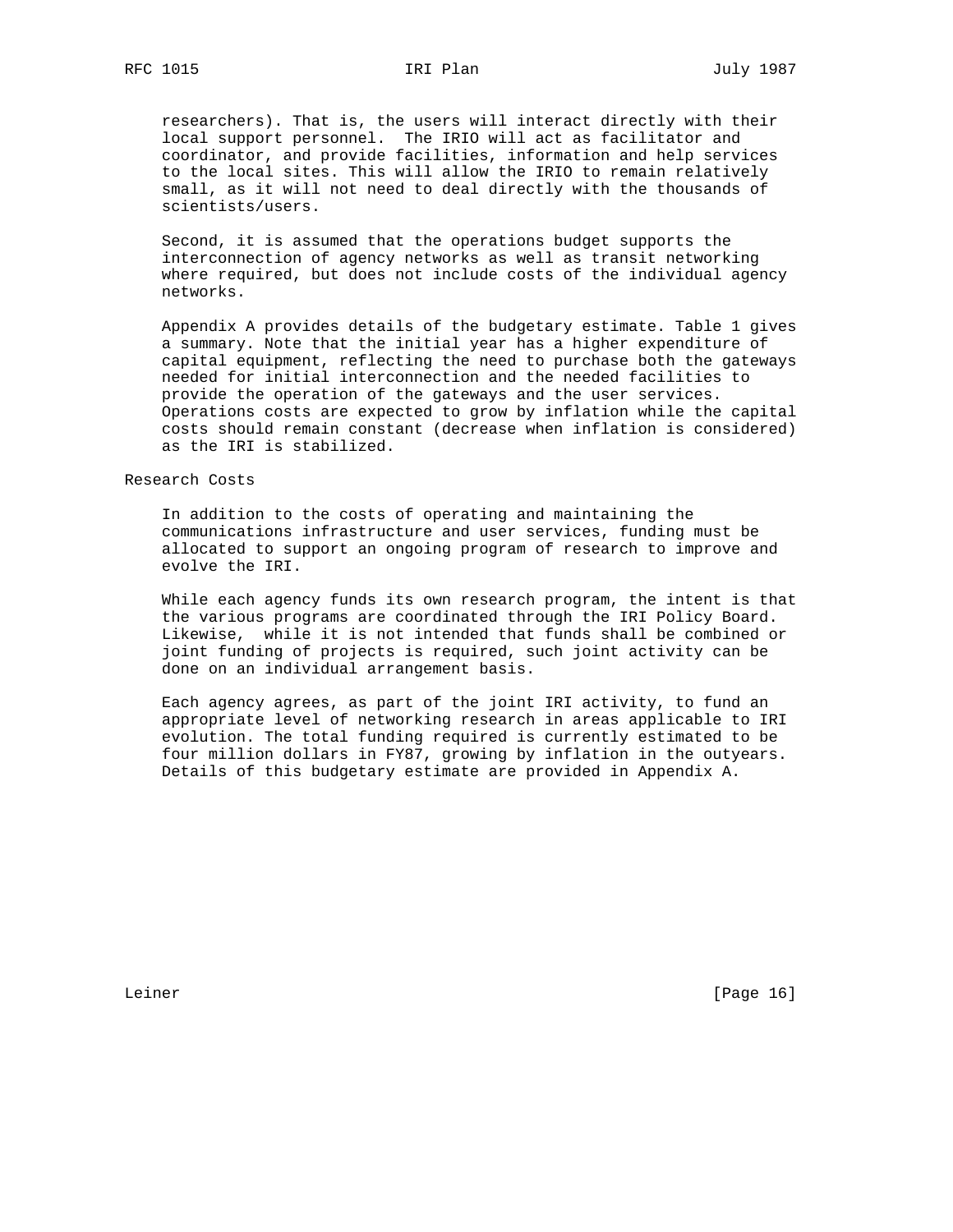|                | Table 1                      |               |       |  |
|----------------|------------------------------|---------------|-------|--|
|                | Annual IRI Operations Budget |               |       |  |
| Fiscal<br>Year | Capital<br>Cost              | O & M<br>Cost | Total |  |
|                | (SM)                         | (SM)          | (SM)  |  |
| 1987           | 2                            | 8             | 10    |  |
| 1988           | $\mathbf{1}$                 | 9             | 10    |  |
| 1989           | $\mathbf{1}$                 | 10            | 11    |  |
| 1990           | $\mathbf{1}$                 | 11            | 12    |  |
| 1991           | $\mathbf{1}$                 | 12            | 13    |  |

# PHASED IMPLEMENTATION PLAN

 The long-term goal of the IRI activity is to put in place a functional high-performance network available to scientists across the nation. To accomplish this goal, a steady evolution of capability is envisioned. This phased approach involves both technical and administrative aspects.

# Technical Phasing

 Currently, networks are being supported by a number of agencies as discussed in Section 2. Many are using the DoD protocol suite (TCP/IP, etc.) and others have incorporated or are incorporating mechanisms for interoperability with networks using the DoD protocol suite (e.g. MFEnet). Most have discussed eventual evolution to ISO protocols and beyond. By and large, most of these networks are hooked together in some mainly ad hoc manner already, some by pairwise arrangement and some through third party connections (e.g. a university network connected to two agency networks).

 There are two major shortcomings to this ad hoc connection, though. Performance is not adequate for advanced scientific environments, such as supercomputer usage, and community wide user support is not generally available. The phased apprach described below will allow these deficiencies to be overcome through coordinated action on the part of the various funding agencies.

Leiner [Page 17]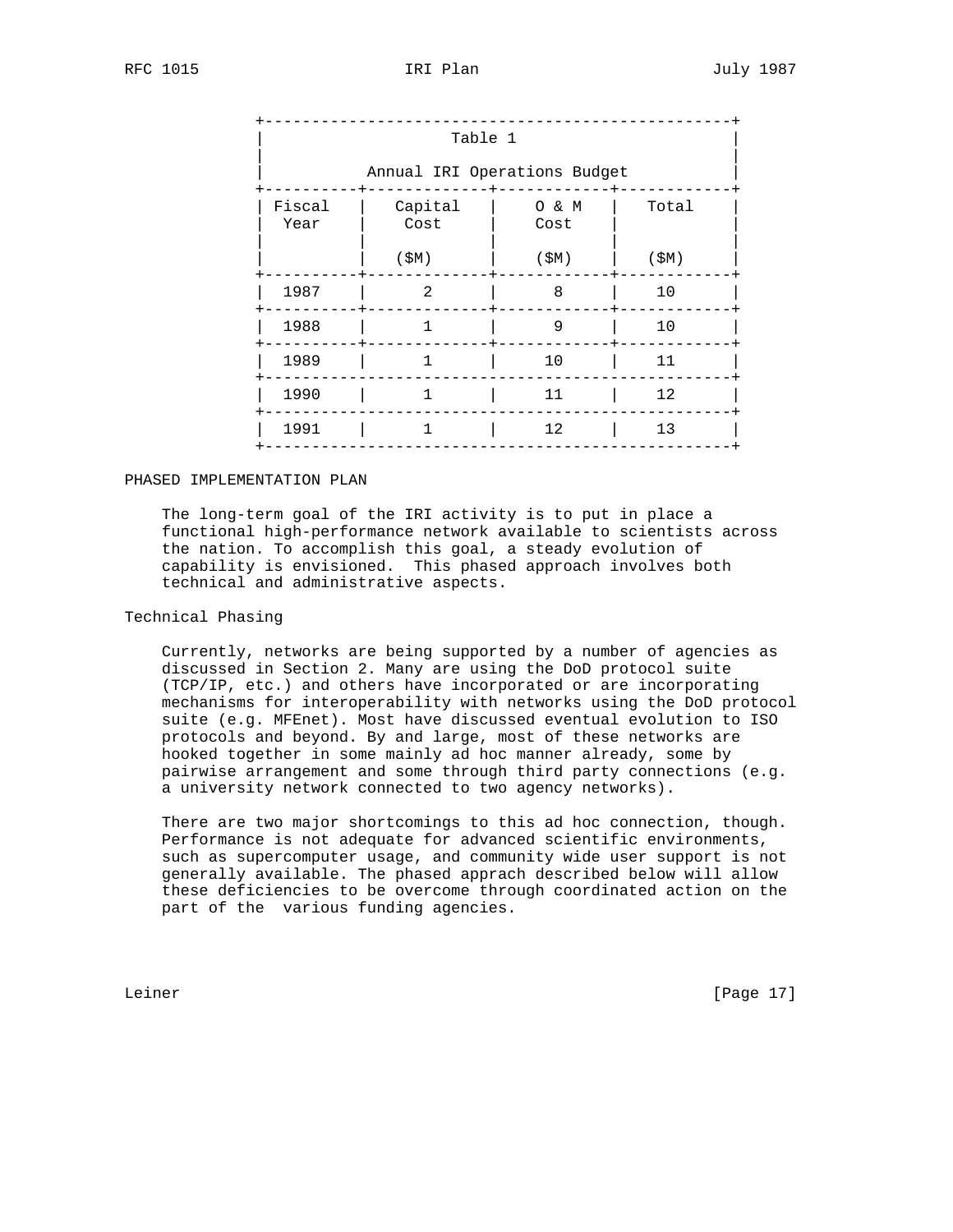Phase I - Functional Interoperability

 The initial stage of the IRI would provide for sharing of the communications facilities (e.g. channels, satellites, etc.) by interconnecting the networks using the Internet Protocol and IP gateways. In addition, mechanisms will be installed (where required) and maintained to allow interconnection of the common user services, such as electronic mail. This will allow sharing of resources attached to the network, such as supercomputers. [7] [8] Note: actual use of facilities other than mail would require arrangements with the various responsible parties for each host. For example, to login to a host not only requires network access; it also requires a login account on that host.

Specific steps to be undertaken in Phase I are the following:

 Gateways will be purchased and installed where needed to interconnect the agency networks. The location and performance of these gateways will be specified by the IRIO and approved by the Policy Board. This engineering will take into account an estimate of current and future traffic requirements as well as existing interconnecting gateways. It may also result in a recommendation that some or all existing gateways between agency networks be replaced with common hardware so that adequate management of the interconnection can be achieved.

 An IRI operations and management center will be established for the interconnecting gateways. [9] [10] This perhaps could be done in conjunction with a network management center for another set of gateways, e.g. those supported by DARPA or NSF.

 The requirement for application gateways or other techniques to interconnect communities using different protocols will be investigated and a recommendation made by the IRIO in conjuction with the IRAB. The appropriate mechanisms will be installed by the IRIO at the direction of the Policy Board.

 An initial user services facility will be established. This facility will provide at a minimum such services as a white pages of users (similar to the current Internet "whois" service) and a means for making accessible standard networking software.

 The IRAB, in coordination with the Policy Board, will draft a coordinated research plan for the development of the new technologies required for evolution of the IRI.

Leiner [Page 18]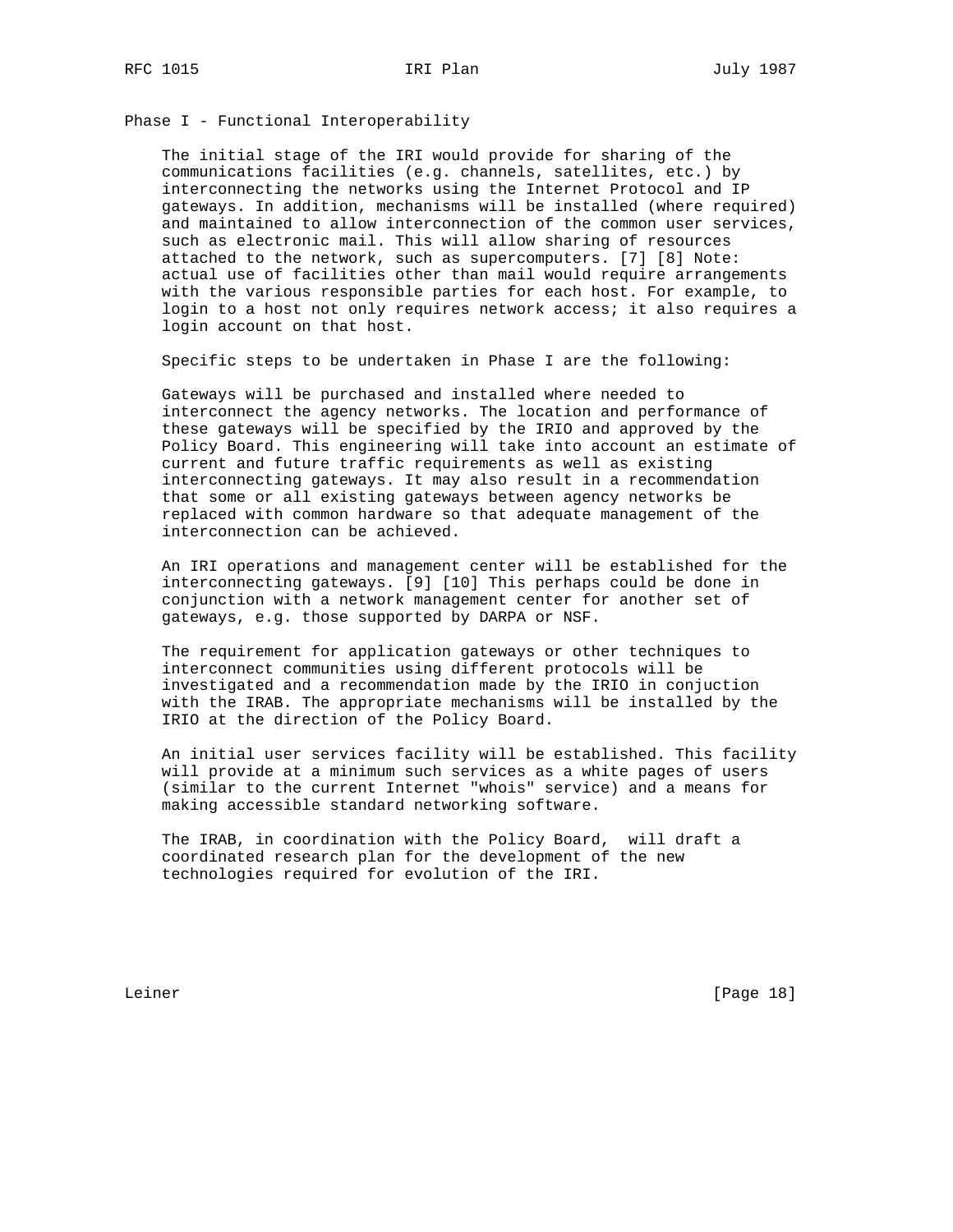Phase II - Full IRI Capability

 Phase II will make the IRI fully functional with enhanced capabilities and performance.

 High performance gateways with appropriate new capabilities and functions will be installed, replacing and/or augmenting the gateways in place from Phase I. The functionality and performance of these gateways will be specified based on the experience from Phase I use, the anticipated new uses of the network, and the state of the art technologies available as a result of the ongoing research.

 The basic user services facility will be mature and support network operation. New capabilities will be developed to support specific scientific communities (such as a data base of software used by a specific community and its availability over the network.)

 A high performance backbone network wil be installed if needed to connect high performance agency networks. [11] [12] This is anticipated because of the move in several agencies to provide high bandwidth networks in support of such activities as supercomputer access.

 The introduction and use of international standards will be investigated and a plan developed for providing more services to the broad scientific community through use of these standards.

Administrative Phasing

 The goal of the IRI is to get to a fully cooperating and managed interagency research internet involving most if not all of the agencies supporting scientific research. Recognizing that currently, the major research networking players (both networking for research and research in networking) are DOE, NASA, DARPA, and NSF, the following steps are recommended:

 The first and critical step is to establish a four agency Memorandum of Agreement (MOA) to interconnect the agency networks and to share the costs of interconnection, transit networks, and an operations center. A management structure should be agreed upon as outlined above. Agreement must also be reached on the need to fund an ongoing research and engineering activity to evolve the internet.

 A Policy Board and Technical Advisory Board should be established as quickly as possible to assure appropriate guidance and direction.

The Policy Board shall then select an agency to handle the

Leiner [Page 19]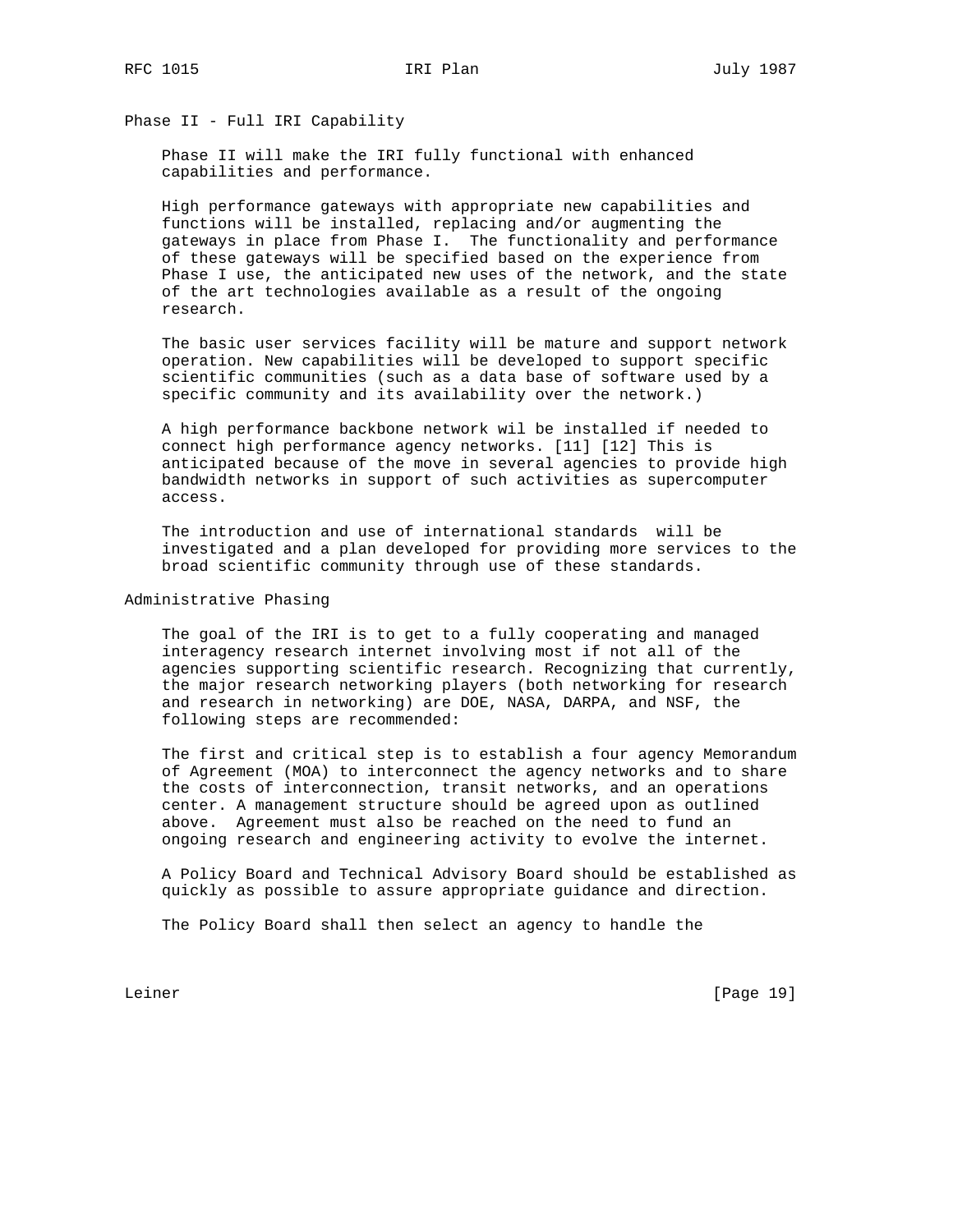administrative and contractual actions with the IRIO.

 A non-profit organization shall then be selected by that agency through an appropriate procurement mechanism to be the IRIO. The Policy Board of the IRI shall be the selection panel.

 The initial four agencies shall transfer the agreed upon funds to the selected contracting agency on equal basis to start.

 These funds will then allow the contracting agency to establish a contract for the IRIO with the selected non-profit organization.

 The IRIO can then establish sub-contracts for engineering, procurement, installation, and management of gateways and operation of the user services center.

 To initiate the research coordination, the following steps will be accomplished.

 The Internet Activities Board will evolve into the Internet Research Activities Board, through added membership and charter revision.

 Additional task forces will be formed as needed to reflect the expanded areas of research interest.

 Once the IRI is established and operating, the funding and use of the IRI will be reviewed to determine if equal funding is equitable. If not, the IRIO should be tasked to develop a recommendation for a practical cost allocation scheme. In addition, once the IRI has proved itself to be successful, other agencies will join the IRI and provide additional funding.

### INDUSTRY ROLE

 This report has thus far addressed the interconnection of agency supported networks and the use of such an internet by agency supported researchers. However, industry also has a need for a similar infrastructure to support its research activities. [13] [14]. Note that this refers only to industrial research activities. It is not envisioned, nor would it be appropriate, for the IRI to provide a communications system for normal industrial activities. Regulatory concerns make it difficult for industry to connect to a network that is supported by a federal agency in pursuit of the agency mission.

 The IRI structure above, though, may permit the connection of industrial research organizations. Since the IRIO is a non-profit non-government organization, it would be able to accept funds from

Leiner [Page 20]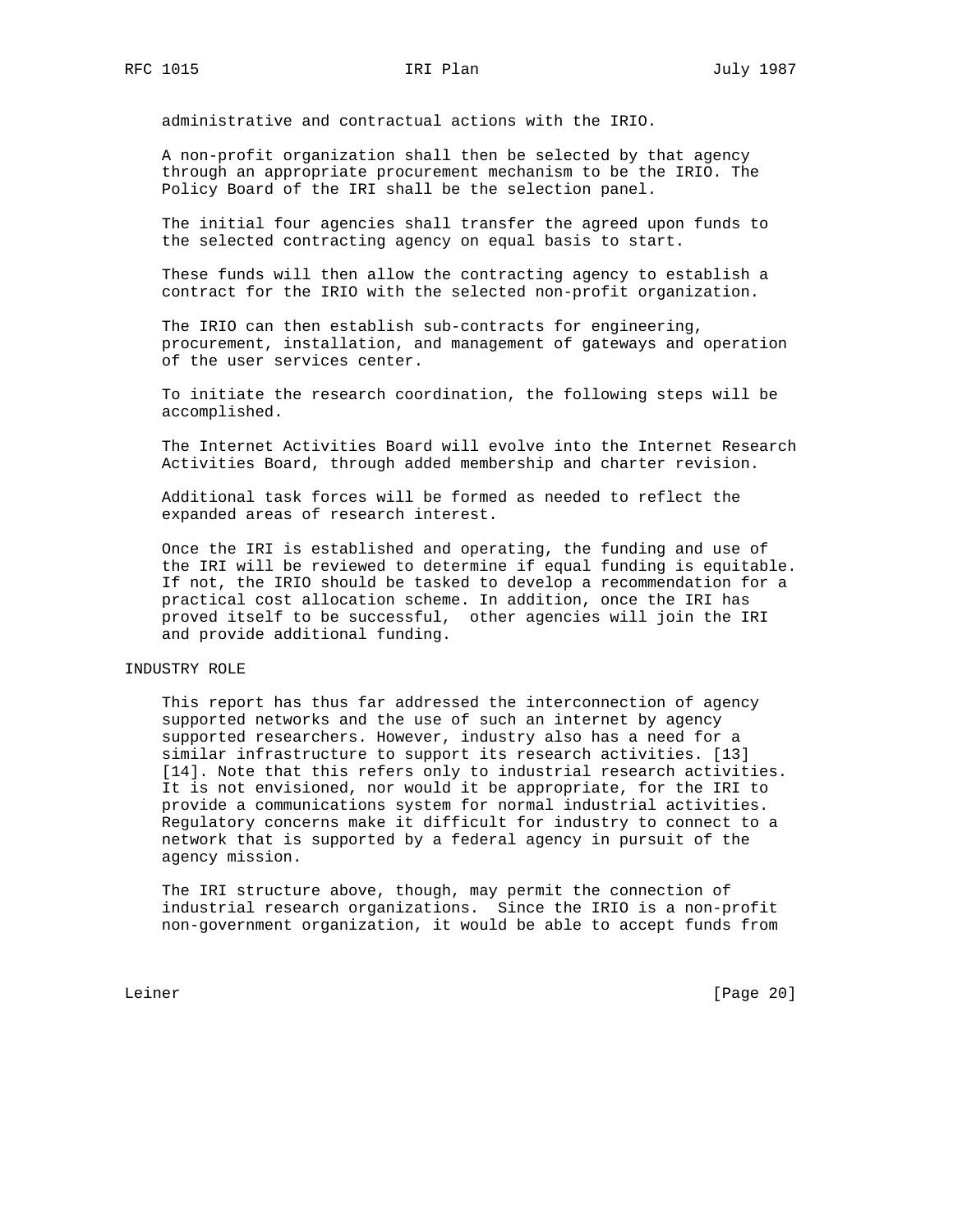industry as a fair share of the costs of using the IRI. These funds in turn can be used to expand the networking resources so that no degradation of service is felt by the users suppported by the federal agencies. This topic would need to be discussed further by the Policy Board and the organization selected as the IRIO.

# SUMMARY AND CONCLUSIONS

 The interconnection of the various agency networks supporting scientific research into an overall infrastructure in support of such research represents an exciting opportunity. This report recommends an approach and a specific set of actions that can achieve that goal. It is hoped that, regardless of the mechanism used, that the Federal agencies involved recognize the importance of providing an appropriate national infrastructure in support of scientific research and take action to make such an infrastructure a reality.

# ACKNOWLEDGEMENT

 This report was prepared with advice and comments from a large number of people, including the members of the FCCSET Committee Network Working Group and the Internet Activities Board. Their input is greatly appreciated, and I hope that this report represents a consensus on both the need for the IRI and the proposed approach.

Leiner [Page 21]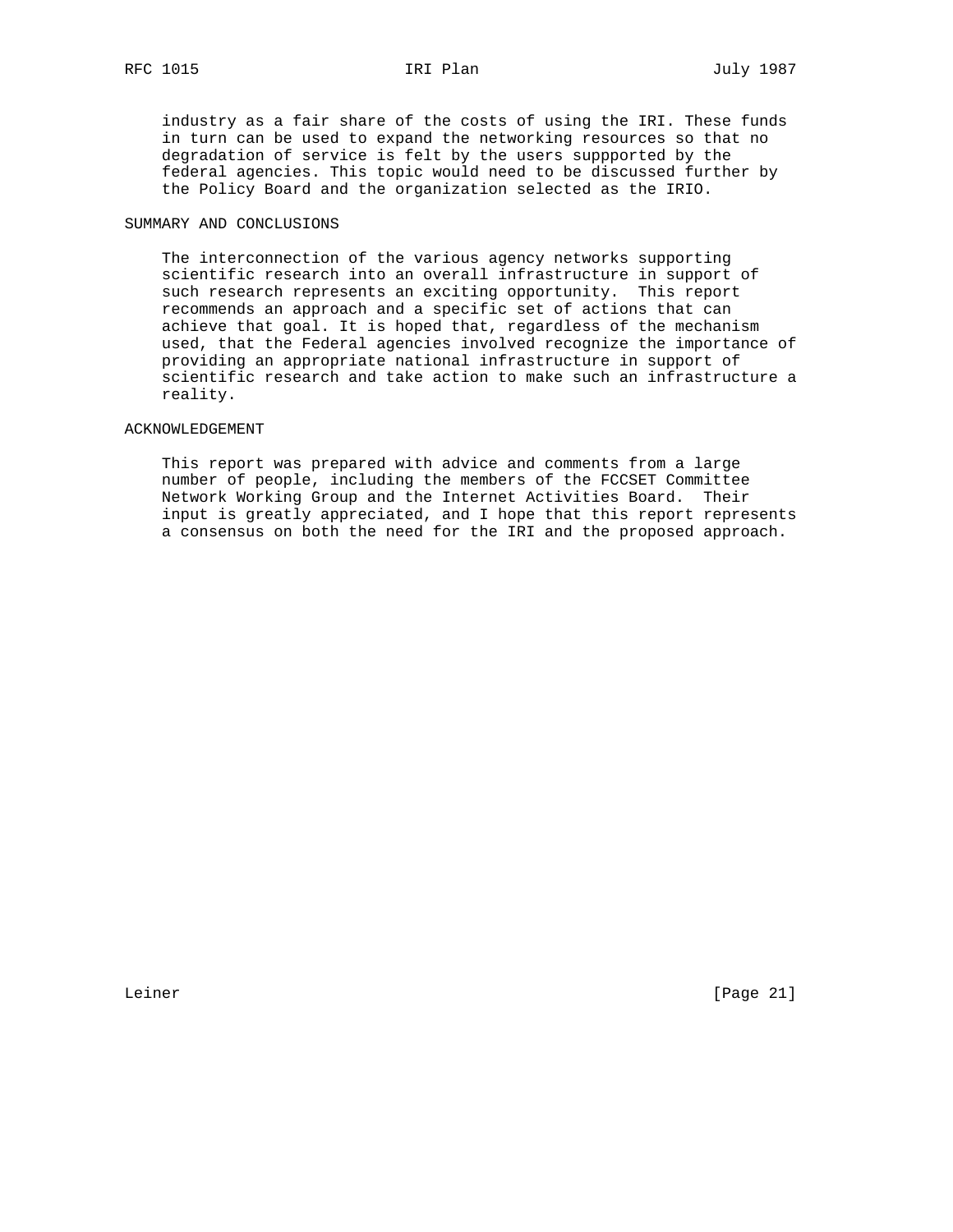# APPENDIX A - FUNDING BREAKDOWN

 This appendix provides the details for the budgetary estimates of Table 1.

### Gateways

 Gateways will be required between the various agency (and perhaps regional) networks. As an upper bound, assume one IRI gateway per state times \$40K per gateway, spread out over two years, for a capital cost of \$1M per year for first two years.

### Operation Center

 The IRI operations center will have to engineer the location and capacity of the gateways, as well as install, operate and maintain them. It also will need to coordinate support and maintenance of end-to-end service, helping to identify and correct problems in the interconnections. Costs are estimated as two people round the clock to man the operations center and three full time people to coordinate, operate, and engineer the IRI. Using an estimate of \$120K (including other direct costs (ODC)) per year for an operator and \$200K per year for other activities, and translating 2 people round the clock into 9 people results in a total annual cost of \$1.7M. In addition, equipment costs of roughly \$500K per year can be expected.

# Transit Networks

 It is expected that support of at least one transit network will be necessary. This may involve reimbursement to one of the agencies for use of their network, or may involve operations and maintenance of an IRI dedicated network. An estimate for these costs, based on historical data for operating the Arpanet, is \$4M per year.

# User Support Organization

 To provide effective support as discussed above will require a staff available during working hours. A reasonable estimate for the costs of such an organization is 5 people times \$200K per year, or \$1M per year (including ODC). In addition, there will be capital equipment costs in the first two years totalling roughly \$2M.

Leiner [Page 22]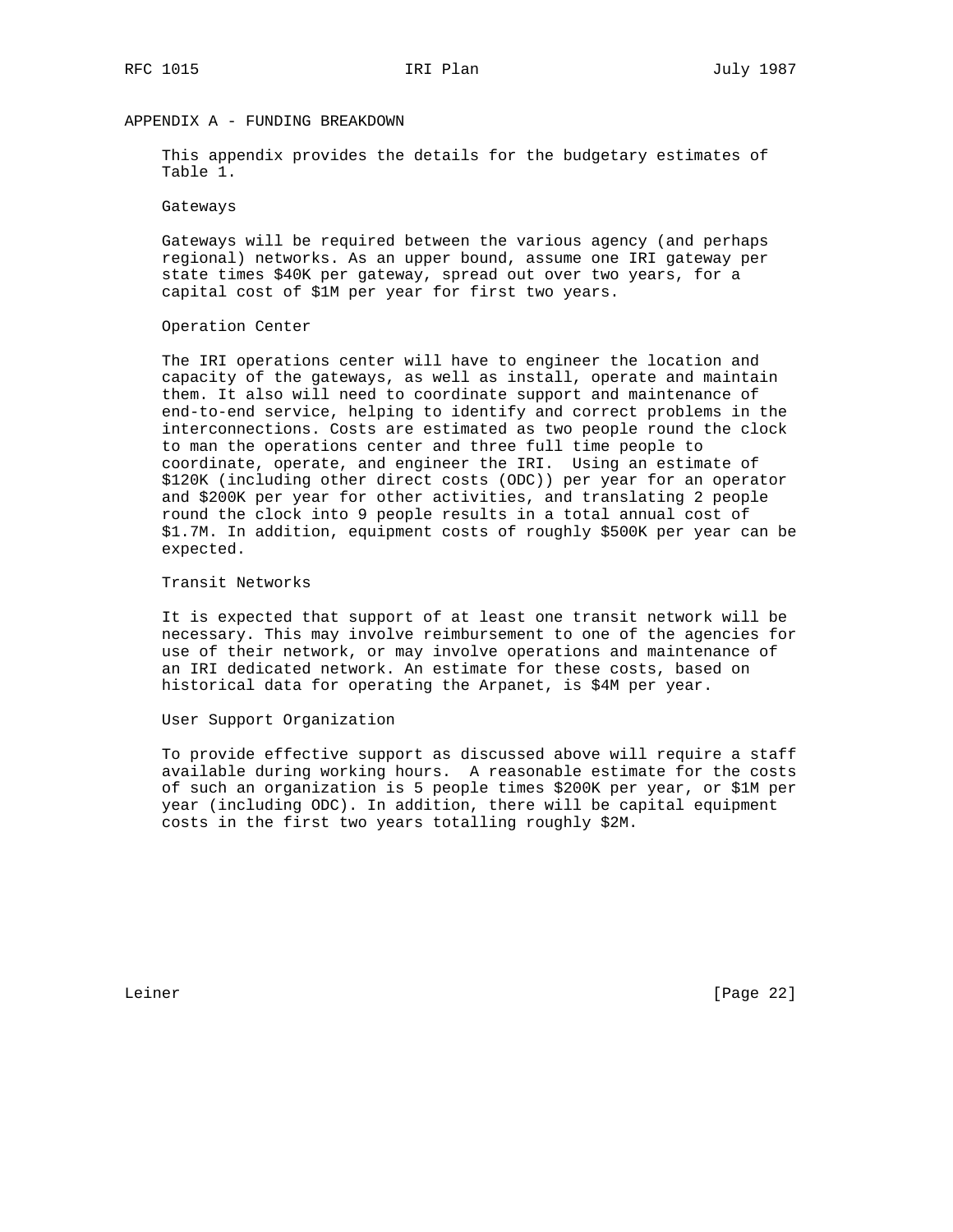# REFERENCES

- 1. FCCSET Committee on Very High Performance Computing Network Working Group, Report on Interagency Networking for Research Programs, February 1986.
- 2. Cerf, V.G. and P. Kirstein, "Issues in packet-network interconnection," Proceedings of the IEEE, pp. 1386-1408, November 1978
- 3. Cerf, V.G. and E. Cain, "The Dod intenet architecture model, "Computer Networks, pp. 307-318, July 1983.
- 4. Leiner, B.M., J. Postel, R. Cole, and D. Mills, "The DARPA internet protocol suite," IEEE communications Magazine March 1985.
- 5. Defense Advanced Research Projects Agency, A History of the Arpanet: The First Decade, Defense Advanced Research Projects Agency, April 1981. (Defense Tech. Info. Center AD A1 15440)
- 6. Jacobs, I.M. et. al., "General purpose satellite networks," Proceedings of the IEEE pp. 1448-1467, November 1978
- 7. Tobagi, F., R. Binder, and B.M. Leiner, "Packet radio and satellite networks," IEEE Communications Magazine, November 1984.
- 8. Kahn, R.E. et. al., "Advances in packet radio technology," Proceedings of the IEEE pp. 1468-1496, November
- 9. Clark, D. et. al., "An introduction to local area networks,", Proceedings of the IEEE, November 1978
- 10. Lederberg, J., "Digital communications and the conduct of science: the new literacy," vol. 66, pp. 1314-1319, November 1978.
- 11. Hoskins, J.C. and J.S. Quaterman, "Notable Computer Networks,", pp. 932-971, October 1986.
- 12. Dennings, P.J., A.C. Hearn, and C.W. Kern, "History and overview of CSNET," pp. 138-145, March 1983.
- 13. Comer, D., "The computer science research network CSNET: A history and status report", vol. 26, pp. 747-753, October 1983.

Leiner [Page 23]